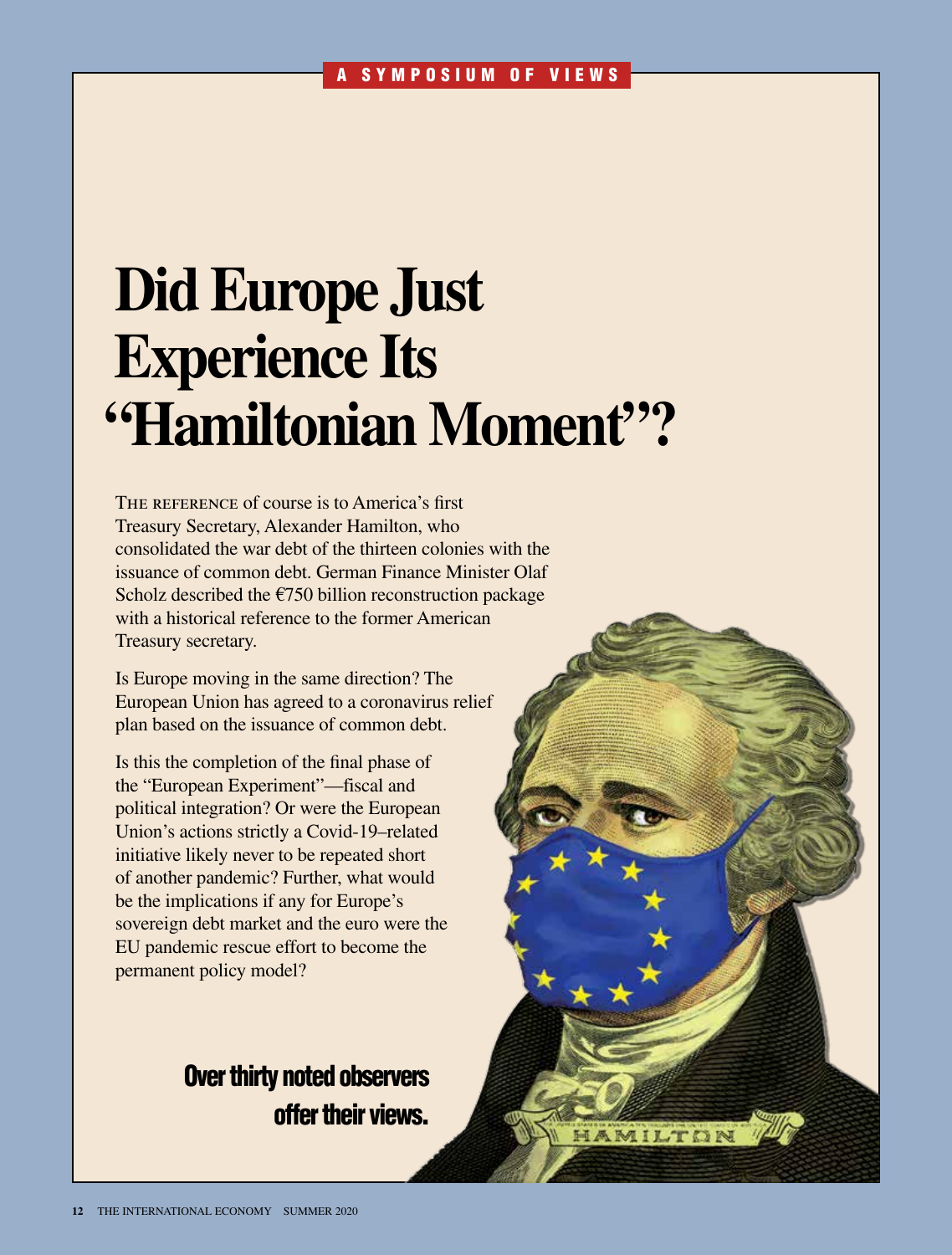

*The politicians of the European Union have put the cart before the horse.* 

### THOMAS MAYER

*Founding Director, Flossbach von Storch Research Institute, and Professor, Witten/Herdecke University*

**GERM** FINALLE SCHOLA EXPORT FINALLE THE EXPORT FOR SCHOOL CONDUCTS THE EUROPE'S "Hamilton moment," and one of his advisors and the state of a slide situation of a slide situation of a slide situation of a slide situation the €750 billion European reconstruction fund as Europe's "Hamilton moment," and one of his advisers spoke of a great gesture of solidarity between the states of the European Union. It seems to me that "Euromanticism" has turned the heads of our finance ministry.

If Scholz had been a little more concerned with American history, he would have known that the takeover of the states' debts by the U.S. federal government in 1790, which was pushed through against fierce resistance in Congress by Alexander Hamilton, the first U.S. Secretary of the Treasury, proved to be a mistake. In the years that followed, the socialization of debt was considered a precedent that would be applied in principle to states in financial difficulty.

This changed in 1842, however, when the states in the West and South of the United States had raised considerable sums of money to finance the development of these regions. The debts were to be serviced from fees for the use of newly built infrastructure facilities. But when the U.S. economy fell into recession in 1839–1843 in the wake of the financial panic of 1837, the hoped-for revenues failed to materialize. The states got into financial difficulties and asked Congress again for financial aid.

But this time Congress refused the bailout. Nine of the then–twenty-nine states and territories went bankrupt (but still paid back their debts afterwards to regain access to the financial markets). It was not Hamilton's socialization of the debt, but the refusal of "bailouts" by Congress that set the precedent for the American fiscal set-up. After the experience of the "no bailout," many states wrote balanced budget amendments into their constitutions or finance laws. After the Civil War, states extended the principle of "no bailout" to their communities.

In contrast to the United States, the politicians of the European Union have put the cart before the horse. They started with requirements for fiscal policy discipline in the Stability and Growth Pact and bans on bailouts and monetary financing of state debt at the central level.

However, as a critical number of euro states failed to summon up the strength for fiscal discipline, the bans were undermined during the euro crisis of 2010–2012. In the coronavirus crisis, they have now been completely abandoned by the European Central Bank's government bond purchase programs and the EU reconstruction fund. The European Union distributes grants without strict conditions and the European Central Bank takes the necessary flexibility in its bond purchases to keep the interest rate spreads between the bonds of euro states with very different credit ratings very low.

Socialization of the debt of sovereign states introduces the soft budget constraints well known from the socialism of the Soviet era. Monetary financing becomes essential as lavish debt issuance exceeds available savings. Actual or repressed inflation rises and the currency is debased. The system collapses when people rebel against economic decline caused by increasing economic inefficiency.



*It would be misleading to praise this as "Europe's Hamiltonian Moment."*

JÖRG ASMUSSEN *Member of the Board, German Insurance Association, and former Member of the Executive Board, European Central Bank*

In response to the coronavirus pandemic, EU leaders agreed in July to establish an EU Recovery Fund (Next Generation EU). The initiative draws extensively on the Merkel-Macron proposal and thus once again underlines n response to the coronavirus pandemic, EU leaders agreed in July to establish an EU Recovery Fund (Next Generation EU). The initiative draws extensively on the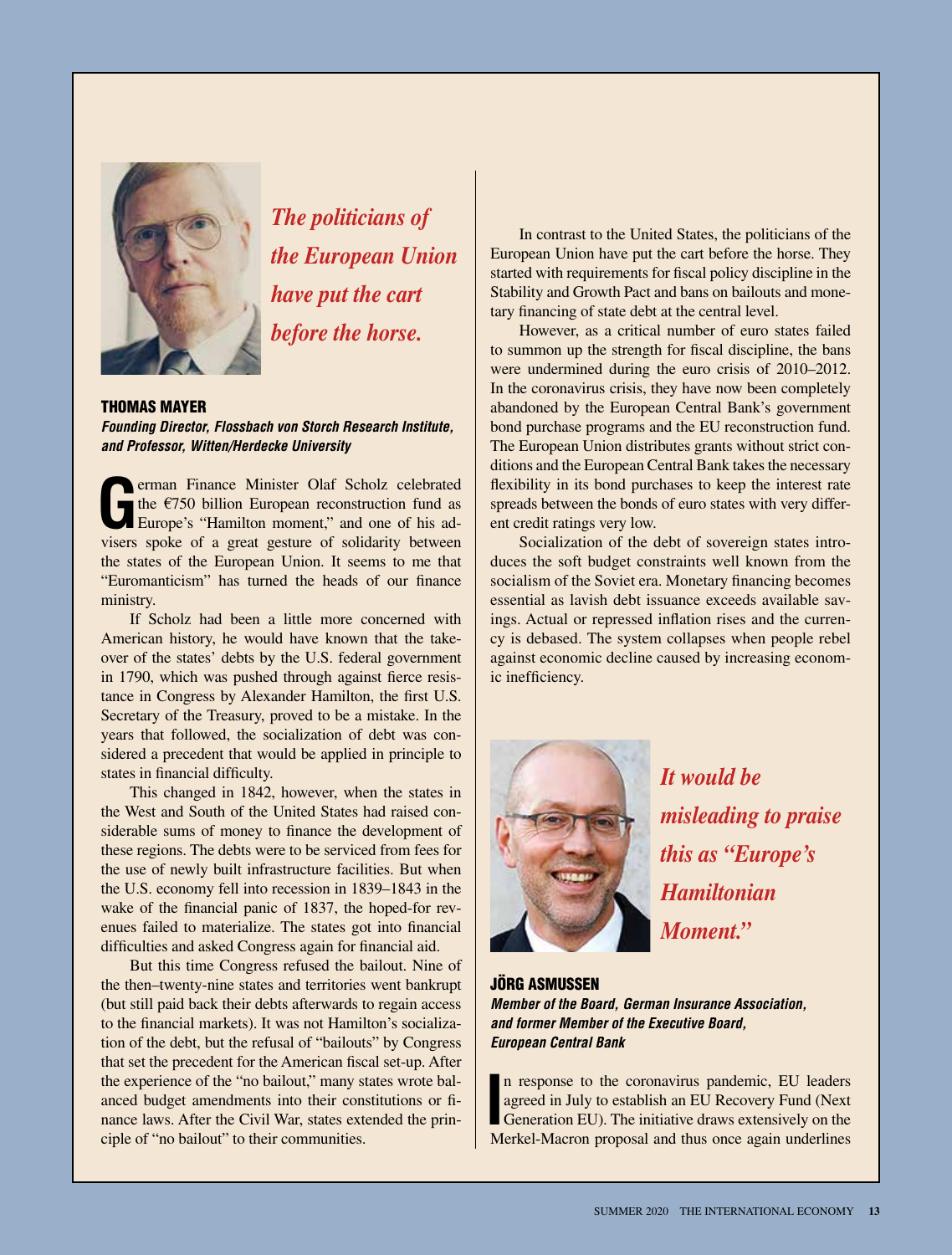the importance of German-French cooperation for the European Union.

As the pandemic is having asymmetric economic effects across member states, the fund should prevent a deeper economic divide within the European Union. There is no doubt: the fund represents a major paradigm shift in the European Union's institutional architecture. Crises in the past have served to develop and deepen the institutional architecture. For the first time, the European Union will issue bonds on a large scale, a measure long rejected by Germany and others, and provide grants in particular to the member states that are most severely affected.

For a long time, the European Central Bank has called for a stronger role for fiscal policy. The agreement on the Recovery Fund is an important sign of European solidarity. In addition, there are strong economic interests with respect to the importance of the EU single market and the role of the European Union globally.

The EU Recovery Fund is often compared to America's first Treasury Secretary Alexander Hamilton's 1790 agreement on public borrowing. The agreement dealt with the mutualizing of legacy debt from the Revolutionary War of thirteen loosely confederated former colonies, and was one of the major steps in founding a federal union.

However, the current Recovery Fund does not go so far. In its framework, each member state is only liable up to its own financial contribution. This is an important distinction from Euro bonds that include joint guarantees.

The establishment of the Recovery Fund is not a full fiscal union. However, within the existing EU Treaty, the EU Recovery Fund is a significant step as it contributes to a deeper integration of EU member states and is at least a step toward a fiscal union, which has already been discussed in the context of euro area reforms for some time. Moving forward in this direction would also require a closer political union with more democratic accountability by the European Parliament.

Nevertheless, the recent change in the EU institutional architecture will have important implications. In the next severe crisis calling for EU-wide action, the Recovery Fund will provide a blueprint. It can be expected that this fiscal mechanism will be deployed again to fight the next recession.

At the same time, issuing bonds on a large scale by the EU Commission provides a new liquid debt instrument, which will also be attractive to institutional investors such as insurers. After Brexit, this will be an important step to strengthen EU capital markets.

To sum up, even if the establishment of the EU Recovery Fund represents a major—and in my view necessary—paradigm shift for the European Union, it would be misleading to praise this as "Europe's Hamiltonian Moment."



*Trust in government is at an all-time low. Populist sentiments are at post-war highs. The vision that inspired the "Hamiltonian moment" does not yet seem to be broadly shared.* 

WILLIAM R. WHITE *Former Economic Adviser, Bank for International Settlements* 

**This is far from being Europe's Hamiltonian moment.**<br>
Consolidating the debt of the thirteen colonies, and<br>
giving the federal government the power to tax, were<br>
seen by both Washington and Hamilton as indispensable his is far from being Europe's Hamiltonian moment. Consolidating the debt of the thirteen colonies, and giving the federal government the power to tax, were to the construction of a strong federal government.

No such vision drove the establishment of the European Recovery Fund and associated increases in the seven-year community budget. Rather, these developments seem more in the old tradition of "muddling through" in response to whatever crisis threatened to tear the community apart. Moreover, the one-off initiative to deal with crisis-related spending through debt issued by the European Commission, and the limited commitment to "explore" new sources of central finance, fall far short of the permanent measures taken by the Founding Fathers of the United States in 1790.

Yet there are aspects of the recent deal that are remarkably different from Europe's response to the European crisis that began in late 2009. The strong and joint leadership by France and Germany recalled memories of an earlier age in the Community, with Germany accepting policies that it had earlier totally rejected. The normal rules forcing fiscal discipline on member states have been temporarily withdrawn. Not only has there been an acceptance of more community debt, rather than a prescription of austerity, but that debt was for the first time to be issued in size by the Commission itself. Indeed, suggestions for establishing a market "yield curve" implied that further such issues might follow. In addition, some concrete proposals were made, albeit "exploratory," as to how the center might also raise tax revenues on a more permanent basis. Finally, for those wishing to see them, there were welcome hints that the governance of the European Union might be shifting cautiously away from the traditional reliance on "unanimity."

It might be that all these changes have arisen from a new sense of "solidarity" in which northern, richer countries have come to the aid of southern, poorer countries harder hit by the pandemic itself. If so, these changes will persist only as long as the pandemic itself. In contrast, it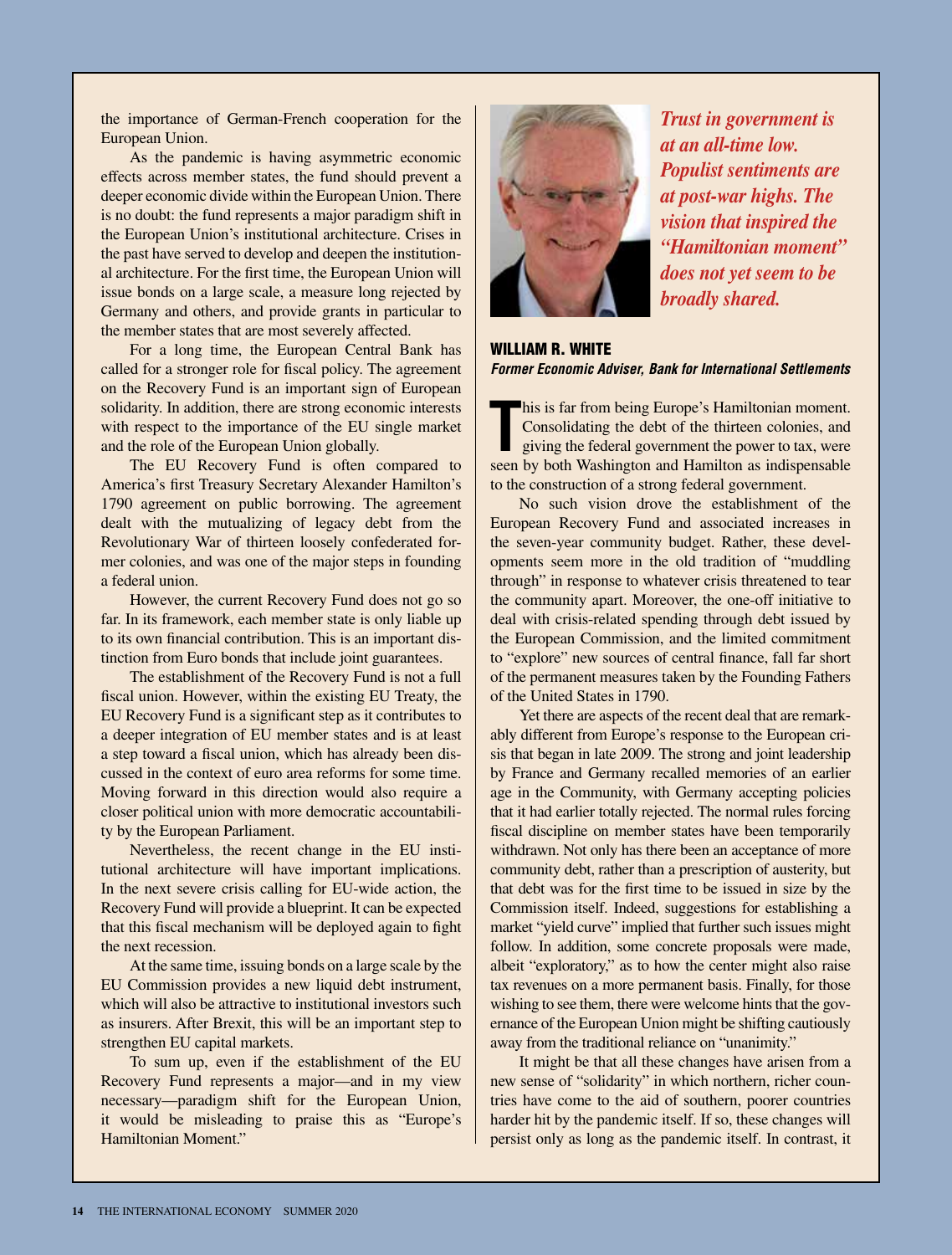might finally be sinking in that the European construct is of benefit to everyone and that creditor countries serve their own interests in helping other members of the community. This would imply that the movement towards fiscal union might become more sustained and that it would also encourage banking, economic, and eventually political union in turn.

The arguments for greater European integration are clear. European trade and financial integration benefits all countries, but trade and other such ties imply that policies to stabilize the economic and financial system are best directed from the center. A large, centrally guaranteed market for European "safe assets' would enhance the role of the euro as a reserve currency with all its attendant privileges. A united Europe could also fill the current moral gap in global leadership, promising the rewards of leadership and support for sustainable development goals. Yet the impediments to greater union are also clear. Trust in government is at an all-time low and inward, populist sentiments are at post-war highs. The vision that inspired the "Hamiltonian moment" does not yet seem to be broadly shared.



*What made for the United States' own "Hamiltonian moment" was its own resources.*

BARRY EICHENGREEN

*George C. Pardee and Helen N. Pardee Professor of Economics and Political Science, University of California, Berkeley*

**What made for the United States' own "Hamiltonian moment" was its own resources. Not only did the federal government assume the Revolutionary** moment" was its own resources. Not only did the federal government assume the Revolutionary War debts of the now thirteen states, but the Congress agreed to create the U.S. Customs Service to collect import duties. The federal government thus had a dedicated source of funds that would expand with the economy and ensure that the government's debt-servicing capacity expanded along with it. This relieved the federal government of the need to go hat in hand to the states each time it had occasion to issue debt.

"Own resources" is of course where Europe's negotiations got hung up last July. Leaders punted the decision of whether to tax financial transactions, large platform companies, digital transactions, or carbon emissions into 2022. They did agree to a modest tax on non-recycled plastic waste, but that decision was heavily symbolic; it won't generate the revenues needed to pay off €750 billion of bonds, much less to issue more. *TIE* will have to ask this question again next year.



*I am in favor of a different Hamiltonian moment.* 

GYÖRGY MATOLCSY *Governor, National Bank of Hungary*

**A** Ithough the common bond issuance in the European Union officially has been adopted as a one-off measure, people speaking about a Hamiltonian moment lthough the common bond issuance in the European Union officially has been adopted as a one-off meanonetheless maintain that the genie has been released from the lamp and the emergency measures may consolidate as a regular part of the European toolkit. Historical examples abound, such as the large-scale fiscal programs during the Second World War, which were initially justified by war preparations and war-related expenditures but later became standard instruments. In addition, one can point out that no monetary union was operative in history without centralized fiscal policy, implying that centralized monetary policy with many national fiscal authorities is unsustainable.

In my view, the above arguments do not provide sufficient justification for speaking about a Hamiltonian moment. The case is very different from that in the United States 230 years ago. In Europe, the single currency was a political decision. The euro was created to fulfill the "European dream," born at the historical moment of the break-up of the Soviet Union and the unification of Germany, with the introduction of the common currency seen as the key to deeper integration.

However, it quickly became clear that the single European currency was basically designed for good times, even though it should have survived a series of crises. The common currency was built on shaky foundations. There is no common budget, no common finance minister, no banking union yet, and no proper dialogue on the dangers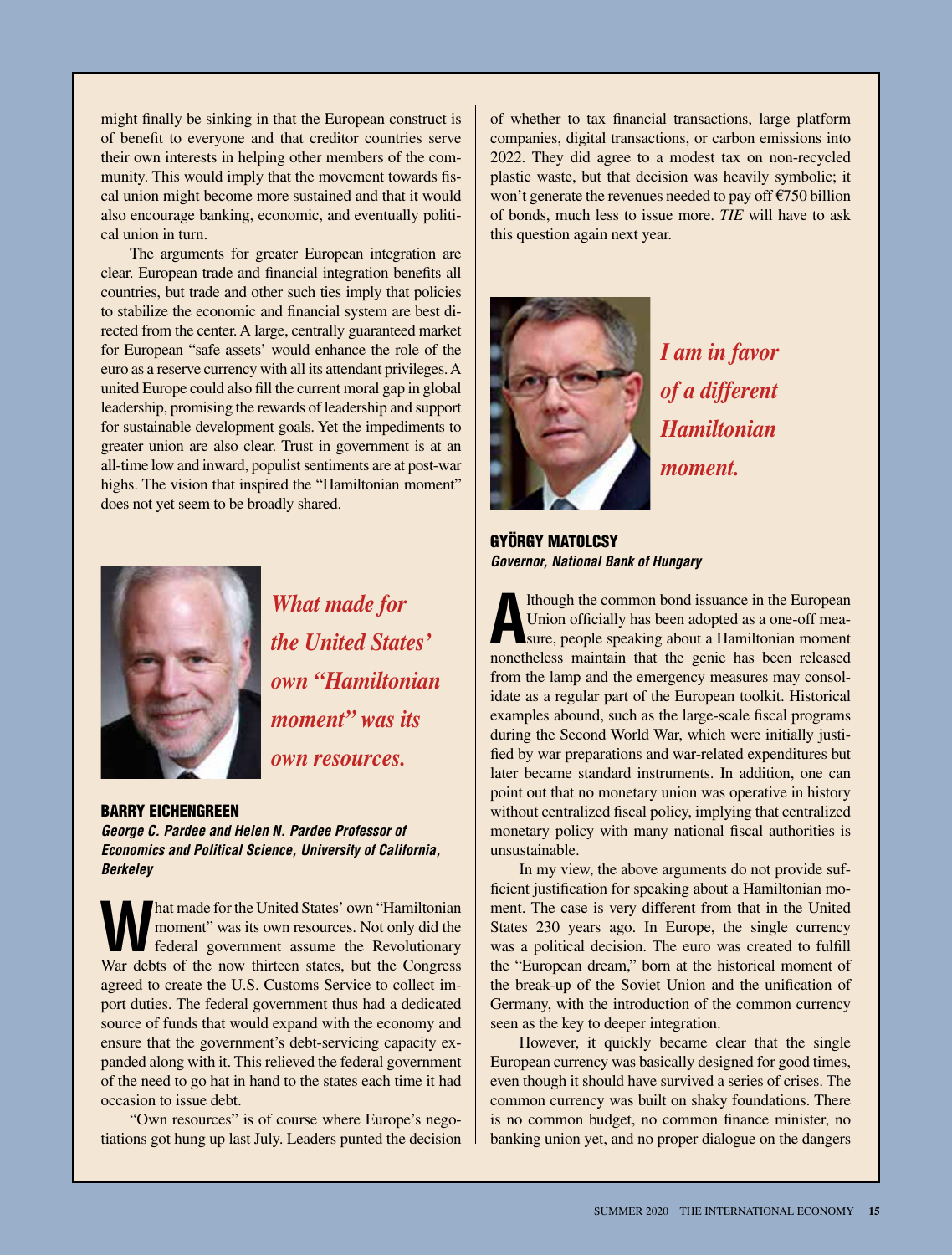of a lack of an independent monetary policy. Member states are still too different in terms of culture, traditions, economic development, taxation, and competitiveness. A premature and concealed fiscal union seems unworkable to me on a lasting basis. Member states need to converge with each other beforehand. At present, an enforced fiscal union would just generate further tensions inside the European Union and hamper development. Furthermore, the common bond is actually not that common for the eurozone and for member states with national currencies. For the latter, it is going to be a debt in foreign currency, held predominantly by foreigners. In Hungary, we have learned how dangerous a combination that is.

One can imagine at least three scenarios for the future: a looser cooperation among member states while using the common currency, but following their own strategies; a two-speed integration process, with a faster-integrating core and less-integrated rest of the Union; or much looser cooperation among groups of countries, which share more priorities among them and nurture a closer relationship with each other.

I am in favor of a different Hamiltonian moment. Hamilton urged using fiscal capacities in developing economic capacities to stand up to the challenges posed by the rival imperial and economic powers. Europe needs similar close cooperation between the governments and the private sector to make the transition to the new, sustainable economy. It does not necessitate a fiscal union or common bond issuance, but a new approach to the role of the state: national or federal.



*A rising share of national debt owned by the ECB is stealthily increasing the true level of fiscal integration in Europe.*

JACOB FUNK KIRKEGAARD *Senior Fellow, Peterson Institute for International Economics*

**E** U leaders in July with their decision to launch a joint post-pandemic economic recovery fund took a significant step forward in fiscal integration in Europe. For the first time, they agreed to issue large amounts of common debt—€390 billion—with the explicit aim of commonly funding new public investments to act in a fiscally

counter-cyclical manner and with confined but intentional fiscal transfers between member states.

EU leaders during the Covid-19 pandemic identified a shared regional economic crisis warranting the novel issuance of joint debt to address the dire economic and political effects of the virus. This issuance of new joint debt will not consolidate existing member state sovereign bonds into euro bonds, and as such does not replicate Alexander Hamilton's famous 1790 Compromise, which saw the outstanding debts of the U.S. states consolidated into single federally issued securities.

Yet the political argument used by Hamilton to pursue debt consolidation by appealing to the shared nature of the struggle during the War of Independence, which accounted for the vast majority of American states' debts at the time, nonetheless has been repeated in Europe in recent months. Without the historic depth of the related recession and the shared pan-European (with no moral hazard concerns) scope of the Covid-19 pandemic, the political will to break two major political taboos in European fiscal integration the blocks on joint long-term debt to fund EU budgetary expenditures and explicit fiscal transfers between member states—would not have been present. Hamilton's political arguments hence won the day again in Brussels in 2020.

It is a historical irony that the 1790 Compromise consolidated the debts from a war against the United Kingdom, while the EU decision would almost certainly not have been possible without Brexit. The end of British government influence on a continent hence facilitated both debt events.

Hamilton is rightly heralded for having laid the cornerstone for what finally with Franklin Delano Roosevelt's New Deal by the 1930s emerged as a strong fiscally centralized U.S. federal government. Given the continued lack of EU political integration and the unique circumstances of the pandemic, the implications of the new joint EU recovery fund though are likely to be less momentous. This is not the beginning of a strong federal state in the European Union, a development which would require wholly unrealistic political changes across Europe, and fundamental revisions to the existing EU Treaties.

Yet the new EU recovery fund has an important precedent-setting effect. It is probable that future EU leaders during coming EU crises will look to the decisions just taken for inspiration. The political threshold for future issuances of additional common EU debt to address the crises of tomorrow has surely been lowered. And as EU leaders will also discover, the political path of least resistance in today's negative interest environment once the new joint debt has been issued will—despite current protestations to the contrary—be not to rush to repay the debt, but rather roll it over far into the future. Very gradually, crisis by crisis, a deep and liquid market for common EU debt will in the future therefore likely emerge side-by-side with still-large national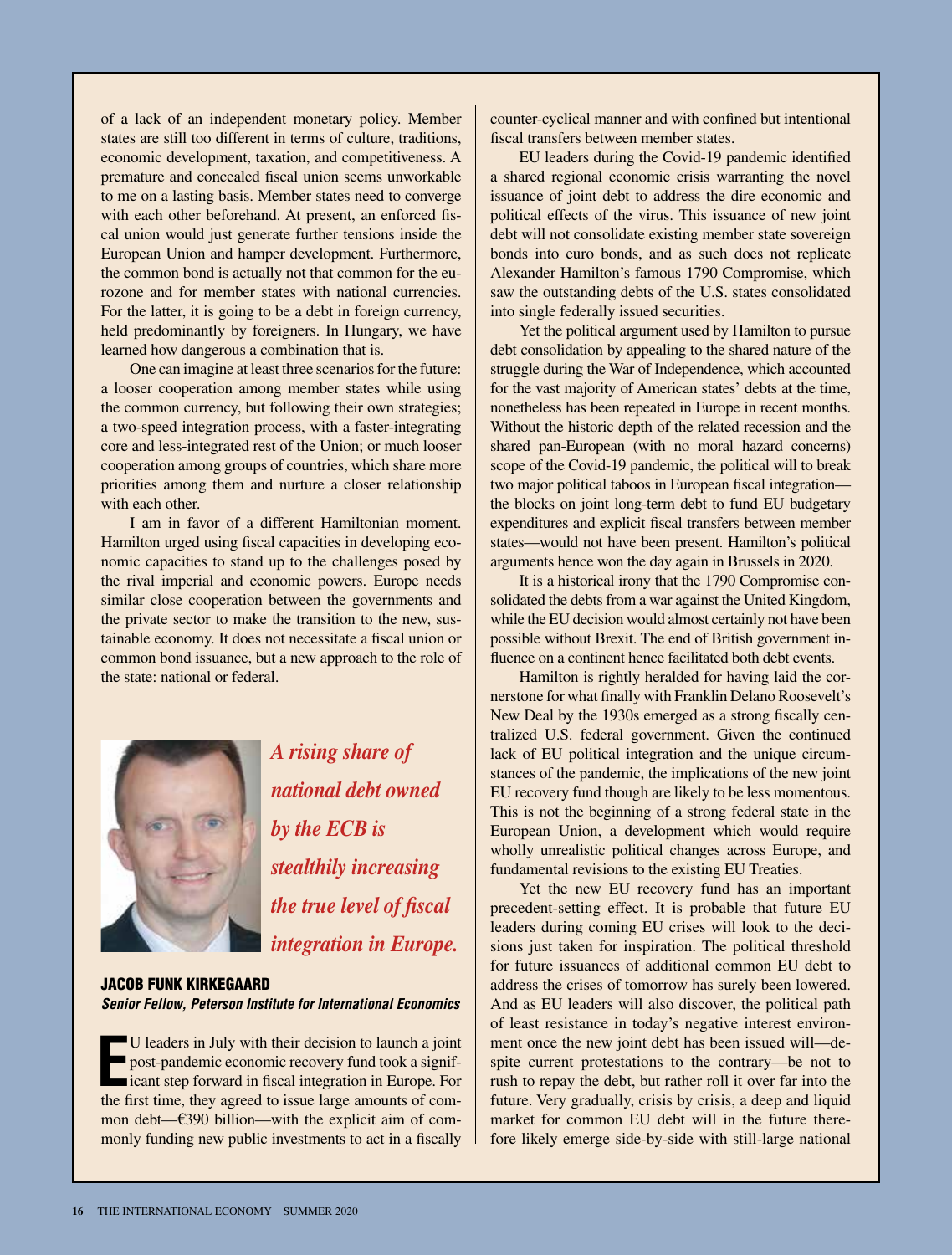debt markets in the European Union. A rising share of the latter, though, is likely to be owned by the European Central Bank, stealthily increasing the true level of fiscal integration in Europe.



*The historical analogy is simply wrong.*

OTMAR ISSING *President, Center for Financial Studies, Goethe University Frankfurt, and Founding Member of the Executive Board, European Central Bank*

**A** crisis to make an important step forward. On the one hand, European integration is based on a grand political design. On the other hand, progress in political ccording to Jean Monnet, Europe always needs a crisis to make an important step forward. On the one hand, European integration is based on a grand reality can only be achieved and the manifold obstacles overcome under the pressure of a crisis. Following the motto "never let a crisis to go waste," Covid-19 seems to deliver a perfect case to go ahead. Politicians, among them the German finance minister, and academics, identify a Hamiltonian moment for Europe. This reference is based on two elements comparable with the situation of 1790 in the United States: an exogenous symmetric shock, with asymmetric impact. EU countries with already high public debt before the crisis would run into great difficulties in financing the measures needed to stabilize their economies. Alexander Hamilton interpreted the assuming of states' debt accumulated during the War of Independence as "cement" for the Union.

The opportunity of an Hamiltonian Moment for Europe means to mutualize new debt at the EU level to deal with the economic consequences of the pandemic and provide the financial means to the countries most seriously hit by the crisis. Shouldn't the European Union follow the U.S. example and move in the direction of fiscal and political union?

Indeed, the European Union has broken a taboo. It will raise a large amount of debt ( $\epsilon$ 750 billion) for which there will be a common liability of member states, and distribute the financial means to countries partly as transfers and partly as credits. In addition, own revenues for the European

Union via European taxes are planned. Will the political ambition end in a fiscal and finally political union?

"Hamiltonian moment" is a nice catchword (see my article "The COVID-19 crisis: A Hamilton Moment for the European Union?," in *International Finance,* Summer 2020). However, it would be dangerous to create the impression that using the Covid-19 crisis implies the chance for a state-creating moment in Europe comparable with its achievement in the United States. First of all, the historical analogy is simply wrong. The union that assumed the debt in the United States from individual states already existed. If Europe wants to establish a fiscal union by transferring sovereignty on taxation, credit financing, and public spending from the national to the European level, there is only one democratically legitimate way to do so—a change of the Treaty on the European Union that must be ratified by all governments and parliaments, and even confirmed by a referendum in some countries. In Germany, such a decision requires a change to the constitution. Seeking a shortcut by seizing a supposed Hamiltonian moment creates an illusion that might backfire and ultimately undermine popular support for deeper European integration.

Europe must find its own way. And this way to fiscal and finally political union must not use the backdoor of more or less tricky ploys which undermine the democratic accountability of national parliaments. European politics must choose the front door of an open process leading to democratic legitimacy via a change of the Treaty.

Europe could learn from Hamilton another lesson and give the formation of a common foreign and defense policy first priority and resist the temptation to base political integration on a union of common debt.



*Europe-wide taxation and a European finance minister are necessary consequences of the new strategy.*

KLAUS F. ZIMMERMANN *Professor of Economics, Bonn University, and President, Global Labor Organization*

**A** fter the onset of the Covid-19 crisis, European institutions remained absent for a long time, leaving relevant activities to the largely uncoordinated national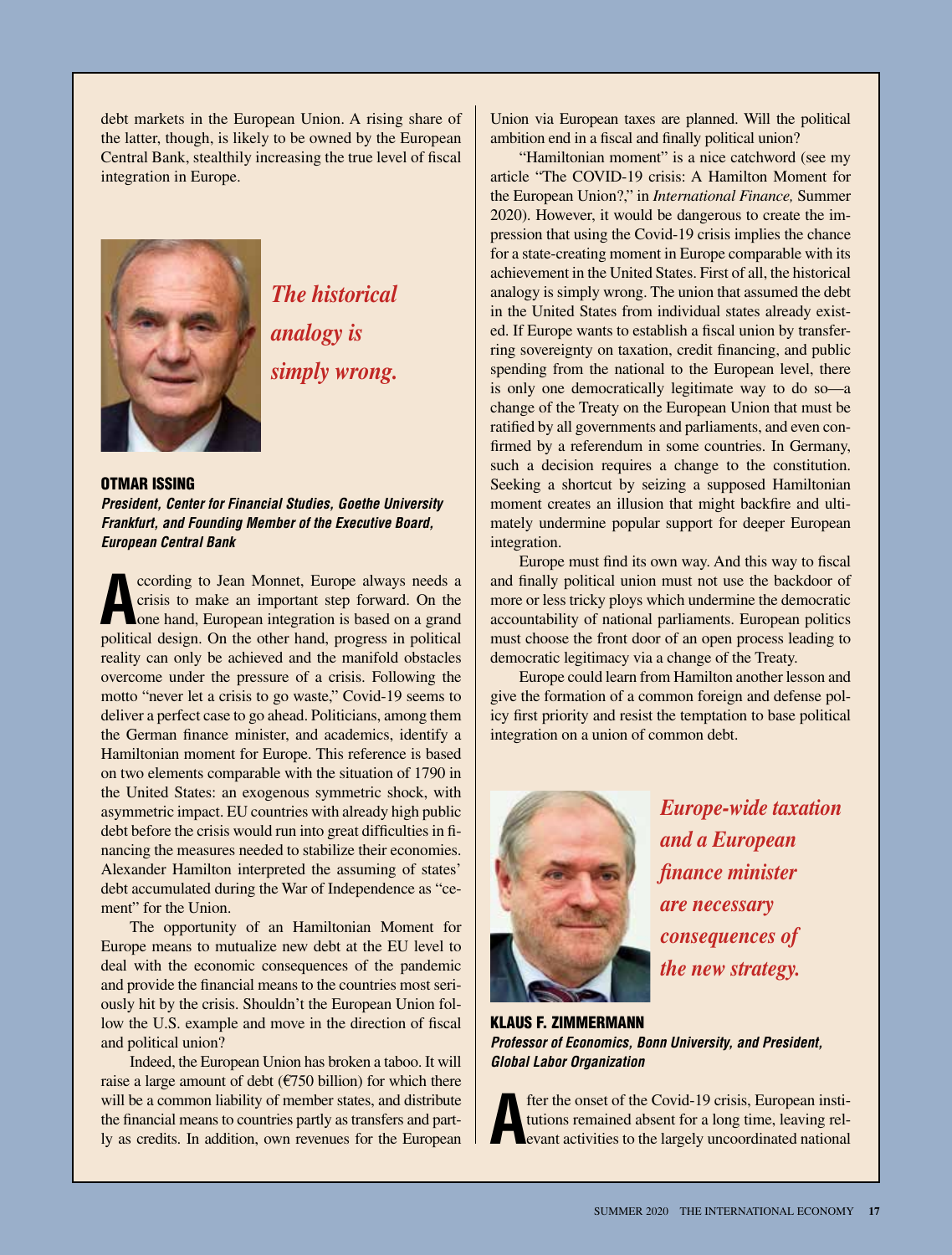policies of single governments. The European Union only returned with a coronavirus relief plan based on the issuance of common debt after a long delay.

Heavily debated among governments and within the European Parliament has been whether the mutualized debt should be provided as grants or loans, and what the negative financial implications of the rescue would be for the pre-corona European plans of fostering structural change. But the move was also considered as a potential "Hamiltonian moment" of re-creating Europe as the United States of a zone based on fiscal and political integration.

Is such a creative leap conceivable? Can the crisis be instrumentalized to foster the needed long-term structural changes in economy and society, including establishing EU-wide fiscal stability and coordination? Simple political observation says that it pays not to waste a crisis, and no political measure is as permanent as a temporary measure. But the prospect of a new United States of Europe is not only driven by accident and the political logic of muddling-through. It is also suggested by the long-term economic forces and the immense global challenges the world is facing.

The past and future lockdowns of economies and social life will generate a tremendous recession much stronger than the global financial crisis (2007–2008), with substantial long-term negative consequences for the flexibility of government activities and government debt. This has reinvigorated the role of government and macro management.

The burden for coming generations has substantially increased beyond the massive challenges that climate change, demographic imbalances, global refugee flows, and digitalization already present. It is almost impossible to ignore the powerful forces of globalization and international cooperation during such an emergency.

A functioning European Union is not superfluous; on the contrary, it is more indispensable than ever. Solidarity is a global public good, but it will only be realized once common values have been agreed on, including democracy, humanitarian principles, fiscal sustainability, the acceptance of the decisive role of incentives to optimize welfare, and the drive for structural reforms and social change.

Brexit has made this pathway easier for the rest of Europe. The critical role of the "frugal four" (Sweden, Denmark, the Netherlands, and Austria) in the debate has made the new debt policy more credible. Europe-wide taxation and a European finance minister are necessary consequences of the new strategy.



*Chancellor Merkel's Christian Democrats are insisting that this analogy is misplaced.*

# ROLAND VAUBEL

*Professor Emeritus of Economics, University of Mannheim, and Member, Academic Advisory Council, German Federal Ministry of Economics*

**I** n Germany, the government is split over this issue. While Finance Minister Olaf Scholz, a Social Democrat, has called the agreement on the EU Recovery Facility a "Hamiltonian moment," Chancellor Angela Merkel's Christian Democrats are insisting that this analogy is misplaced because the European Union is not, like Alexander Hamilton, consolidating old debt of the member states and because the Recovery Facility is a one-time exercise limited to the coronavirus incident.

In my view, as I shall explain, the facility is a powerful and disastrous precedent generating incentives for excessive debt financing due to collective responsibility.

No doubt, the scheme will be challenged in the courts for lack of a legal basis. According to the Treaties (notably Article 310 of the Treaty on the Functioning of the European Union) and the Budget Statute, the EU budget has to be balanced. The transfers and loans of the Recovery Facility are to be granted within the official budget but to be financed by contributions raised off-budget by issuing common debt.

In my view, this construction is an illegal way of circumventing the balanced budget requirement. However, I do not expect that the EU Court of Justice will object to it. Like the Marshall court in the United States during Hamilton's time, the EU Court of Justice acts as a motor of integration including political centralization. When the Treaty partners cannot agree on some centralizing amendment, a simple majority of the Court's judges stand ready to adjudicate the centralization. While in the past there has been a strong general presumption that EU debt financing is prohibited, the Court's stamp of approval, which I expect, will open the floodgates for EU debt financing into the future, long after the coronavirus crisis.

The issuance of jointly guaranteed debt has been foreshadowed by the European Union's short-time unemployment insurance fund SURE, established earlier this year. The legislation (Article 10) obliges each member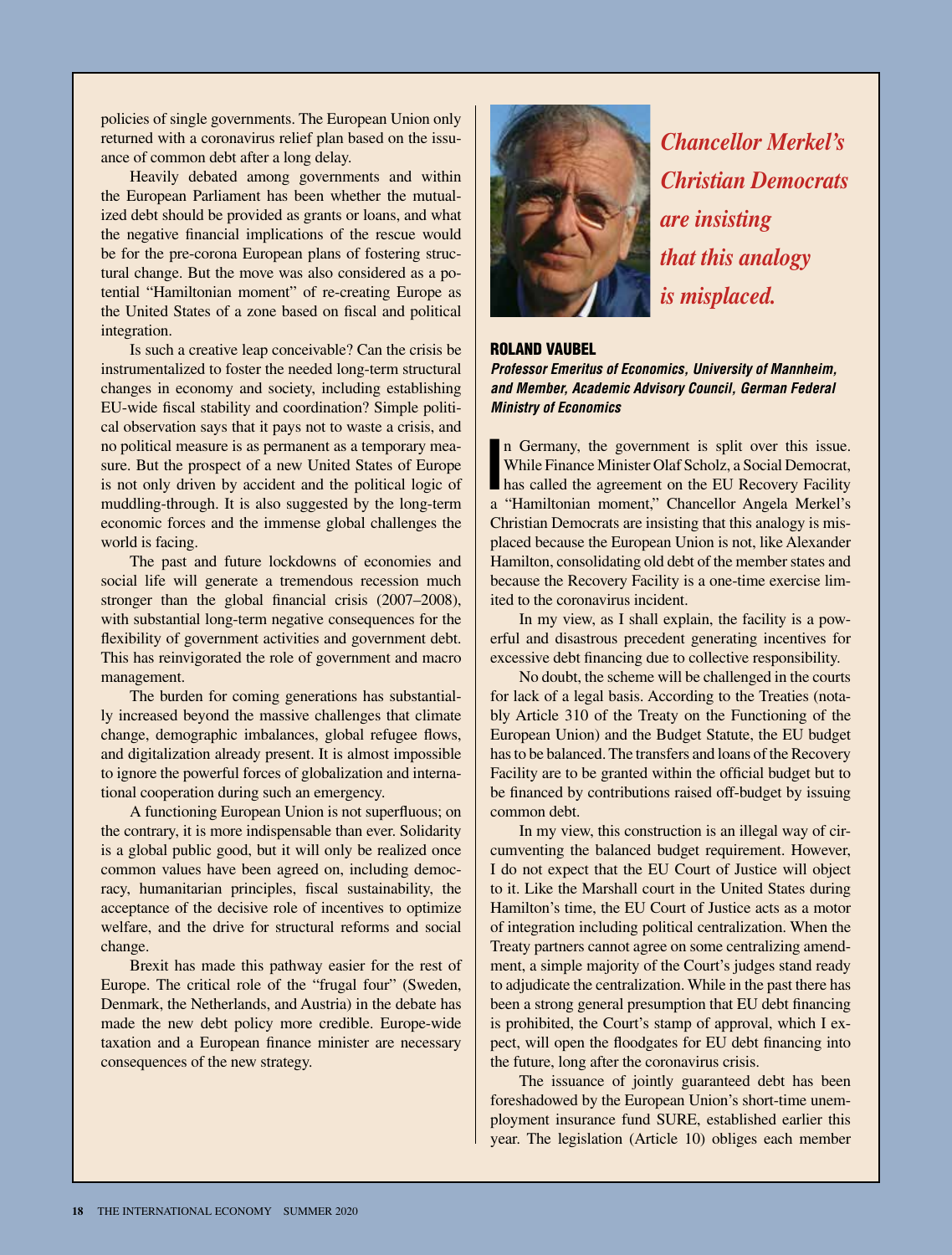state to guarantee not only its own share of the EU debt but also the shares of other member states which renege on their guarantees.

The new EU bonds will not make much of a difference for Europe's sovereign debt market because the market already trades a large and fast-growing volume of bonds issued by the European Investment Bank and the so-called European Stability Mechanism. These bonds, too, are guaranteed by the member states of the European Union or the eurozone, respectively.



*EU spending financed by EU debt will be more tightly controlled than national spending.*

NICOLAS VÉRON *Senior Fellow, Bruegel, and Senior Fellow, Peterson Institute for International Economics*

The EU budget deal of July 21 marks a historic moment, because it's the first time that the European Union has acquired significant financial firepower of its own. (There was something of that in the original he EU budget deal of July 21 marks a historic moment, because it's the first time that the European Union has acquired significant financial firepower European Coal and Steel Community of the early 1950s, but it was small in scale and soon phased out.) The debt issuance capacity will establish the European Union as a significant player in official bond markets, in the same league as large EU member states in terms of volumes and liquidity over the next few years.

As for semantics, irrespective of whether the moment is deemed Hamiltonian or not—keeping in mind that the institutional development path of the European Union is completely different from that of the United States—that EU debt deserves to be called a Eurobond. Eurobonds were the matter of much debate over the past decade, and widely considered utopian (including by this observer) until German Chancellor Angela Merkel's astounding *volte-face* on May 18, 2020. That's when she and French President Emmanuel Macron jointly announced their support for what has now become the stimulus package, or in Brussels jargon, NextGenerationEU.

Of course, the official discourse is different: the EU issuance is proclaimed to be a one-off process that does not set a precedent, is thus not a permanent feature, and

is thus not a Eurobond. In the short term, this discourse is necessary to ensure political consensus. But investors have already seen through it.

Once established in the financial landscape, EU debt will become such a central reference in the EU financial system that recurring recourse to it will be obviously preferable to alternative options—including but not limited to partial refinancing of the NextGenerationEU debt itself when it comes due.

Euro taxes—or in Brussels jargon, "own resources" will be discussed for that debt's reimbursement, and there's an ultimate backstop from member states, but the volumes at stake are large enough that full reimbursement without any refinancing won't be the optimal way to deal with it, either from a political or financial standpoint. And new needs will come up for which more EU debt will be the best financing option.

Does that imply fiscal profligacy? Probably not. EU spending financed by EU debt will be more tightly controlled than national spending in many member states, for which it will partly substitute. Meanwhile, the risk of euro area break-up has been dramatically reduced. As a consequence, euro area sovereign spreads are permanently compressed, because that "redenomination risk" accounted for much of the spread volatility of the last decade.

But another medium-term consequence of the emergence of EU debt as the reference safe asset is likely to be more junior status for national sovereign debt, resulting in tighter market discipline. If so, that should be viewed not as a bug, but as a feature.



*There are two big problems with the cry for a Hamiltonian moment.*

### ANDERS ÅSLUND

*Senior Fellow, Atlantic Council, and author,* **Russia's Crony Capitalism: The Path from Market Economy to Kleptocracy** *(2019)*

The question of whether Europe just experienced its Hamiltonian moment raises many thoughts. In a narrow sense, it seems true. In 1790, Alexander Hamilton, as the first U.S. Secretary of the Treasury, he question of whether Europe just experienced its Hamiltonian moment raises many thoughts. In a narrow sense, it seems true. In 1790, Alexander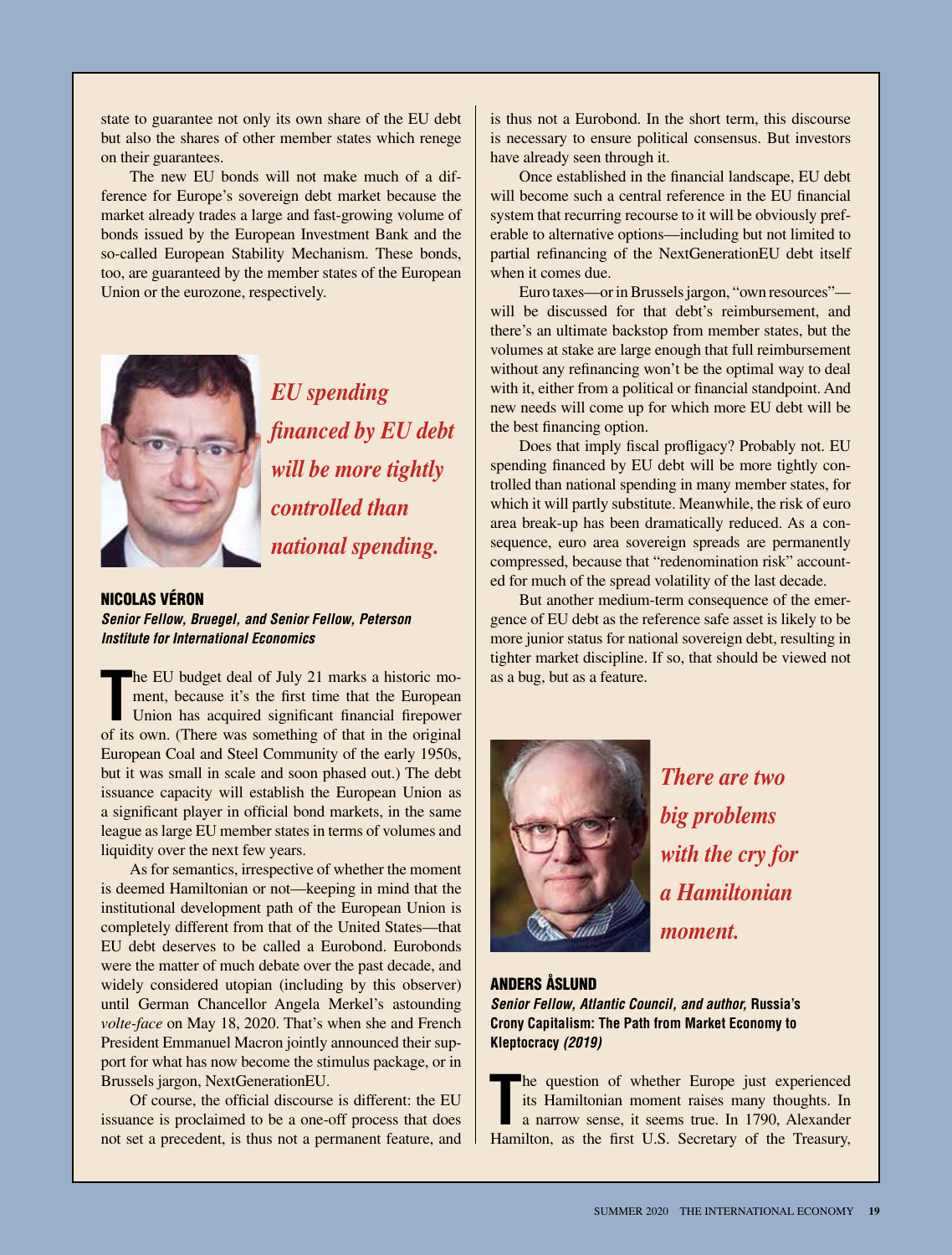insisted on the U.S. federal government assuming the states' debts incurred during the War of Independence. In late July 2020, the European Council agreed to mutualize an emergency package of €750 billion.

Yet the amount is small and the difference from the ordinary EU budget of just over 1 percent of GDP is very limited. That budget transfers substantial funds of up to 4 percent of GDP to the poorest East European members, which is more than the new fund will deliver. The European Stabilization Mechanism that was founded in 2012 to manage the euro crisis that erupted in 2010 also involves a mutualization of EU debt.

There are two big problems with the cry for a Hamiltonian moment. It is a mindless idea that Europe has to follow the lead of the United States and that fiscal issues offer a panacea. But Europe's main problems lie elsewhere: poor fiscal discipline, incomplete markets, and slow innovation, resulting in very little economic growth. These are the problems Europe needs to solve.

After the euro crisis, the European Union has largely fixed its fiscal affairs. Last year, the composite budget deficit of the European Union was 0.6 percent of GDP, with half the members having budget surpluses. The vast debts of Greece, Italy, and Portugal persist, but the overall situation is under control.

The immigration shock of 2015 has largely been absorbed. At least nine European countries now have a larger share of inhabitants born abroad than the United States. Europe has caught up with the United States not only in immigration but also in tolerance of people who are different.

During the coronavirus pandemic, Europe (eventually) showed its strengths—a strong public health care system, universal medical insurance, good public order, and a strong civil responsibility.

While neoliberalism has become a bad word, the still over-regulated countries Italy and Greece could greatly benefit from substantial deregulation. The new Greek government has gotten the message. Let us just wish it success! Six countries—Italy, Greece, Bulgaria, Romania, Hungary, and Poland—have serious shortcomings in their rule of law. The European Union needs to deal with it.

The big European concern today is low growth, because the high-tech giants develop in the United States and China, but barely in Europe. One shortcoming has been incomplete markets, notably for digital services and capital, but some improvements are under way. Another problem is insufficient skills. Many European universities are good, but few except those in the United Kingdom are top-notch. A closely related concern is insufficient links between universities and business. Clearly, venture capital does not operate appropriately in Europe. These rather than fiscal redistribution are the key European concerns.



*The new decision to borrow sets a precedent for any emergency lending, not only in pandemics.*

RICHARD N. COOPER *Maurits C. Boas Professor of International Economics, Harvard University*

**The CO** call the recent EU summit decision on the EU borrowing  $\epsilon$ 750 billion for over thirty years a "Hamiltonian moment" for the European Union is to apply a very elastic interpretation to an historical analogy, o call the recent EU summit decision on the EU borrowing €750 billion for over thirty years a "Hamiltonian moment" for the European Union is to and one, like most historical analogies, that can be very misleading.

The U.S. Constitution (1789) enables Congress "to borrow money on the credit of the United States." Alexander Hamilton strongly supported the new constitution, as reflected in his co-authorship of *The Federalist Papers.* But that was not his Hamiltonian moment. That came when as the first U.S. Treasury Secretary, he successfully advocated consolidation of the already-outstanding debt of the diverse American colonies, incurred during the revolutionary war against Britain and during the early years of independence, in name of the new federal government of the United States.

Variants of this proposal to consolidate some part of outstanding eurozone members' debts were made six to eight years ago, during the so-called euro crisis, but they were all rejected by the German government and its allies.

And even in the United States, the consolidation was approved due to its unique contextual background. The federal government has since then declined to assume debts of states, even in default, as in the 1830s. Bonds of Puerto Rico (a financially autonomous U.S. dependency, not a state) are now in default and Puerto Rico bond holders may yet get some federal financial assistance; that remains to be seen.

Whether the new EU borrowing authority will be repeated in the future also remains to be seen. The new decision to borrow sets a precedent for any emergency lending, not only in pandemics, and many emergencies are possible during the normal seven-year EU budget cycle. Of course, future budgets will have to allow for interest payments on the outstanding debt—now exceptionally low—and also for repayment of that part of principal that is given as grants rather than loans to member states.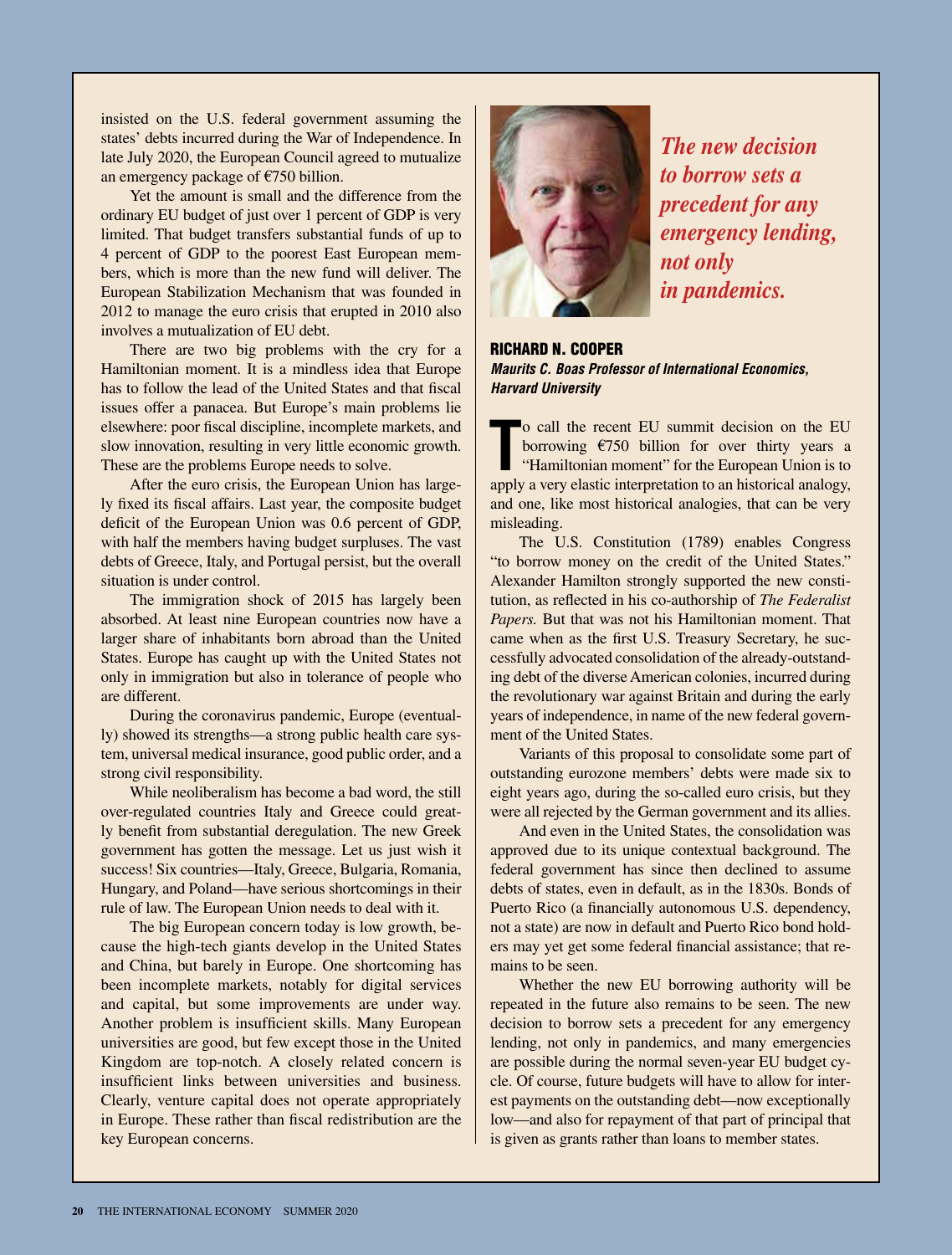

*But there is still no decisive political will and no legal basis for the "United States of Europe."*

THOMAS MIROW *Chairman, German National Foundation, and former President, European Bank for Reconstruction and Development*

**N**o doubt the decision taken by Europe's leaders in July 2020 to set up a European Recovery Fund of €750 billion, financed by mutual debt, represents a historic state Duranced by This Duranced by The Union July 2020 to set up a European Recovery Fund of €750 billion, financed by mutual debt, represents a historic step for the European Union.

It is, in the first place, a political milestone. Germany reversed its longstanding position and actively designed, in close cooperation with Macron's France and the European Commission, a powerful new solidarity tool. Chancellor Merkel understood that the pandemic had the potential to destroy the European Union through too-deep disappointment in Italy and Spain about the lack of solidarity when the virus hit them hardest, and too-devastating economic impact of the pandemic on their economies. So something big had to be done to convince the nations of southern Europe that the Union is to their advantage. With the decision taken after acrimonious debates on a four-day summit, the European Union proved its political will and capacity to act.

It is an economic milestone, too. The accelerating difference in growth and sound public finances between the North and South, exacerbated by the pandemic, is a lethal threat to European monetary union. It needs to be reversed, eventually.

Also, Europe will become a major player on financial markets. The volume of European bonds will come close to that of those placed by Italy, France, or Germany. For investors looking at "safe havens," a true European alternative to German bunds will be on offer. This should, very likely, also have repercussions for the role of the euro. Central banks all over the world, until now, have almost exclusively relied on the U.S. dollar for holding reserves. This may—gradually—change.

And finally, many private banks are currently sitting on huge amounts of bonds of their respective home countries, thus creating a dangerous cluster-risk. With a liquid market for European bonds, diversification and risk reduction will get realistic—thus hopefully paving the way for a

badly needed agreement on a common European Banking Rescue Scheme.

So does this equate to a Hamiltonian moment? Historic parallels drawn between the United States and the European Union are nearly always misleading. The European Union has to find its very specific path of its own to a united continent. Certainly the mutualization of—new!—debts is an important political and economic catalyst for a closer European Union and it will markedly improve Europe's standing on international financial markets.

But there is still no decisive political will and no legal basis for the "United States of Europe" with a single government, a common treasury, a true parliament, and a shared capital. Chancellor Merkel is bound to step down next year. President Macron's political fate seems difficult to predict. Italy's current pro-European stance appears fragile. Other EU members in the North and East are—for very different reasons—obsessed with their national sovereign rights.

So where Europe will head in the years to come seems nearly impossible to predict—although the dangerously escalating rivalry between the United States and China delivers another compelling argument for Europe to finally unite and forcefully defend its values.



*The European Union did not experience its "Hamiltonian Moment."*

MICHAEL HÜTHER *Director, German Economic Institute*

In a negotiation marathon, the EU member states unani-<br>
mously passed the largest budget and financial package<br>
in the Union's history. For the first time, the European<br>
community placed and the union of the bulgaring n a negotiation marathon, the EU member states unanimously passed the largest budget and financial package community pledged to take up common debt by issuing bonds to finance their EU recovery plan. Even though the frugal five managed to reduce the initial proposal of direct grants from €500 billion to €390 billion within the recovery package comprising a total of €750 billion, fears of mutualizing liabilities eventually leading to a transfer union have entered the policy arena again.

Notwithstanding the great success of striking such a difficult, costly, and controversial agreement, clearly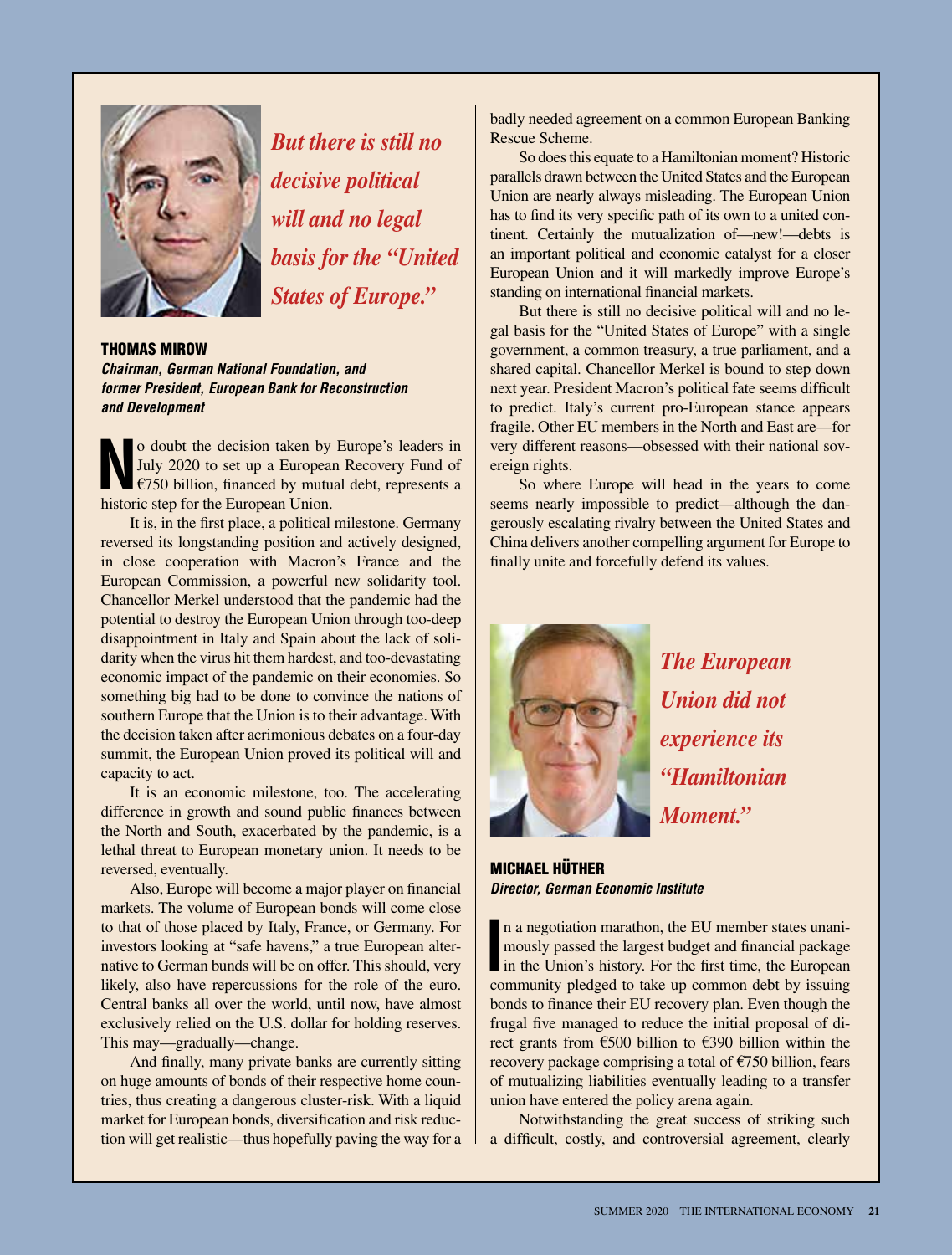the European Union did not experience its "Hamiltonian Moment." In contrast to the popular view (especially in Germany) that Europe is moving towards an economic United Nations of Europe with complete fiscal integration and debt mutualization, the EU recovery fund mobilizes common resources to tackle a common threat: the pandemic that affects all member states. The fund is, however, a step towards a more cohesive European community. It creates an instrument that can address important structural changes such as digitalization and climate change.

More importantly, it signals Europe's willingness to act decisively and in a comprehensive manner. The political concordance is furthermore going to positively backstop expectations of firms and consumers, stabilize financial markets, and hence significantly support the economic recovery process. Whereas pledged payments will only become effective in the following years and thus do not represent an immediate stimulus package to deal with the current economic recession, the fund builds up new European investment gunpowder supporting sustainable growth in the future.

Member states unanimously agreed on the necessity of common debt issuance for the EU recovery. The main debate rather touched upon concerns about the refinancing of mutualized debt. Namely, would recipients of the funding need to repay their debt individually, or should member states design common tools to refinance liabilities? In the former case, creditor countries would only benefit through lower interest rates and an initial grace period. Finally, member states agreed on refinancing the recovery fund mutually through future EU budgets, however, without mutualizing liabilities as would be the case in a transfer union. In contrast to far-reaching prejudices against countries such as Italy benefiting from a commonly refinanced recovery plan, it needs to be acknowledged that even Italy is a net payer to the EU budget with only slightly lower net payments than France in 2018. Hence, the country is going to actively participate in the recovery program's funding—particularly as it seems highly uncertain that the European Union will come up with its own new revenue sources. Finally, a paradigm shift towards a transfer union—a familiar claim—has never been the goal.

The agreed financing rules are appropriate and involve checks and balances: the funding will be issued in installments and controlled by the Commission and finance ministers of the member states. In fact, for the first time, criteria concerning the rule of law have been introduced. Hence, recipients of the funding will need to immerse themselves in the European political arena. Since 70 percent of the transfer payments are not directly related to the corona crisis, essentially a second EU budget is created that is financed by credit, not taxes. This reveals the main challenge: Will Europe develop enough discipline to employ the newly created funding for collaborative investment projects and create visible added value for Europe? The future for an investment union is paved. It's up to the European Union to handle it with care.



*The comparison is not simple.*

LORENZO BINI SMAGHI *Former Member of the Executive Board, European Central Bank*

**Comparing the creation of the European Union's Next**<br> **Confidence Generation Fund with Hamilton's decision to con-**<br>
solidate the existing debt of the thirteen pre-existing<br>
colonies is not simple. On the one hand, the re omparing the creation of the European Union's Next Generation Fund with Hamilton's decision to consolidate the existing debt of the thirteen pre-existing policy initiative does not affect existing debt, which remains the responsibility of the member states. It involves, however, the issuance of new European debt, which is a novelty, for an amount that is not that different, in terms of GDP, from the initial issuance of U.S. federal debt in the early nineteenth century. On the other hand, it should be remembered that Hamilton's decision did not prevent individual states from continuing to issue their own debt, subject to distinct rules, while the EU member states still have to respect the rules of the Stability and Growth Pact, even though the latter has been temporarily suspended. Furthermore, the license granted by Hamilton to the First U.S. Bank was not renewed by President Adams, which laid the grounds for severe financial and monetary instability in the nineteenth century, until the creation of the U.S. Federal Reserve in 1914. In this respect, the issuance of European debt takes place in a much sounder economic and financial environment.

The NextGenerationEU fund is an initiative engineered to address the effects of the Covid-19 crisis. As such, it is a one-off experiment. This does not exclude, however, that it could be repeated, in some form, in case of a new systemic crisis, determined by health or some other factor. This will depend on the success of the action for the following reasons.

First, there is demand for a safe European asset, both from European and foreign investors. The scarcity of safe assets is one of the problems more acutely felt in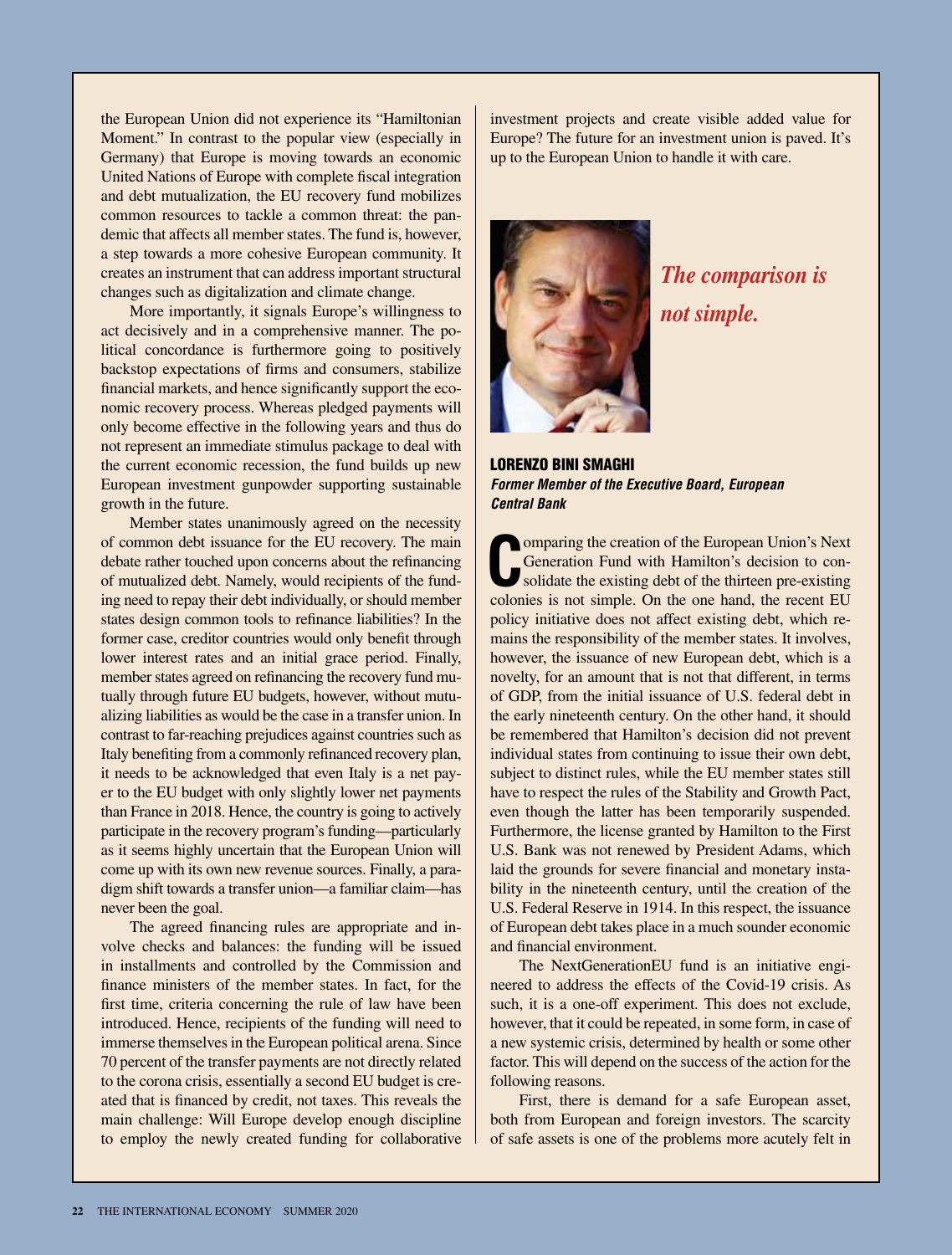high-saving countries such as Germany, which explains the negative interest rates on government bonds. The increase in the supply of highly rated European bonds may reduce the savings imbalance and lead over time to more generous returns for the benefit of all.

Second, the promotion of a greater international role for the euro, which is needed to protect European companies from an excessive dependence on the dollar, requires a deep and liquid market for euro-denominated assets.

Third, the aversion of some countries to a common debt instrument derives from the fear of moral hazard, which would also lead to a rise in national debts, as occurred in the United States. Another fear is that the money raised through a common debt instrument would be wasted in unsound programs by some of the member states.

If the experiment proves instead that the skeptics were wrong, and contributes to stronger growth throughout Europe, stronger cohesion, and a greater financial independence, there would be fewer obstacles in the future to making greater recourse to joint debt issuance in case of need.

After all, the U.S. federal budget remained contained to less than 1 percent of GDP until the Great Depression and only doubled afterwards. It reached double digits during World War II.

Hopefully Europe will not need a war to get there.



*Learn from Alexander Hamilton's mistake.* 

JOSEF BRAML *Head of the Americas Program, German Council on Foreign Relations (DGAP)*

**The Succeed in standing to the vise not to Hamilton's mistake.** o succeed in state-building, and to avoid social and political unrest, European decision makers would be wise not to repeat but learn from Alexander

Hamilton, one of the most admired of the U.S. founding fathers, and the founder of the nation's financial system, was convinced that the communitization of debt—which, he argued, was due to the first War of Independence would be the "cement" for the new American state. As the collective debt grew during the second war against

the British (1812–1815), however, this approach caused a very serious moral hazard problem, and created a bursting bubble followed by a severe recession, laying the economic grounds for a future secessionist war.

When individual states expected that their debts would continue to be assumed by the federal government, loans were increasingly taken out and used to finance infrastructure investments. While this stimulus provided jobs and generated short-term economic growth, it created a bubble in the long run.

The states were willing to borrow because they assumed they themselves would not be responsible for repayment. Since creditors also expected the federal government to protect them, they were content with low interest rates. Credit growth in the second half of the 1820s fed a construction boom. When the economic bubble burst in the mid-1830s and financial markets panicked in the spring of 1837, a recession began that severely affected the young union. The federal government's ability to provide further loans for the individual states was soon exhausted. By 1842, a third of the 29 U.S. states and territories of the at that time had gone bankrupt.

The European Union may face a similar challenge sooner rather than later. Fiscal deficits in Italy and Spain are rising and debt-to-GDP ratios are increasing rapidly reinforced by a slower-than-anticipated economic recovery from the Covid-19 crisis. The European Central Bank will need to make even larger debt purchases from these "southern" countries in the foreseeable future, magnifying a moral hazard problem and pitting the "southern" members against the fiscally conservative "northern" members on the ECB's Governing Council—and in the European Union.

Hopefully, the EU member states will be able to manage this conflict and maintain social peace in their own countries and in Europe—and learn from history. It is not a stretch to see a link between the economic troubles in 1842 and the Civil War erupting two decades later in the United States. This war was not only about the moral and institutional questions of slavery and "states' rights," but also about money. Customs disputes and the intractable debt problem surely contributed to the tensions.

Only in the aftermath of the Civil War, with the United States' increasing foreign policy roles, were federal powers significantly increased, while still granting individual states still some degree of sovereignty and responsibility—not at least in financial matters. Yet every subsequent economic crisis gave the federal government further openings to help the member states—and itself. During the Great Depression in the 1930s, the federal government assumed in the New Deal many competences previously belonging to the states, such as road construction and the development of energy and communication networks. Since then, the federal government has supported the increasingly overwhelmed individual states in their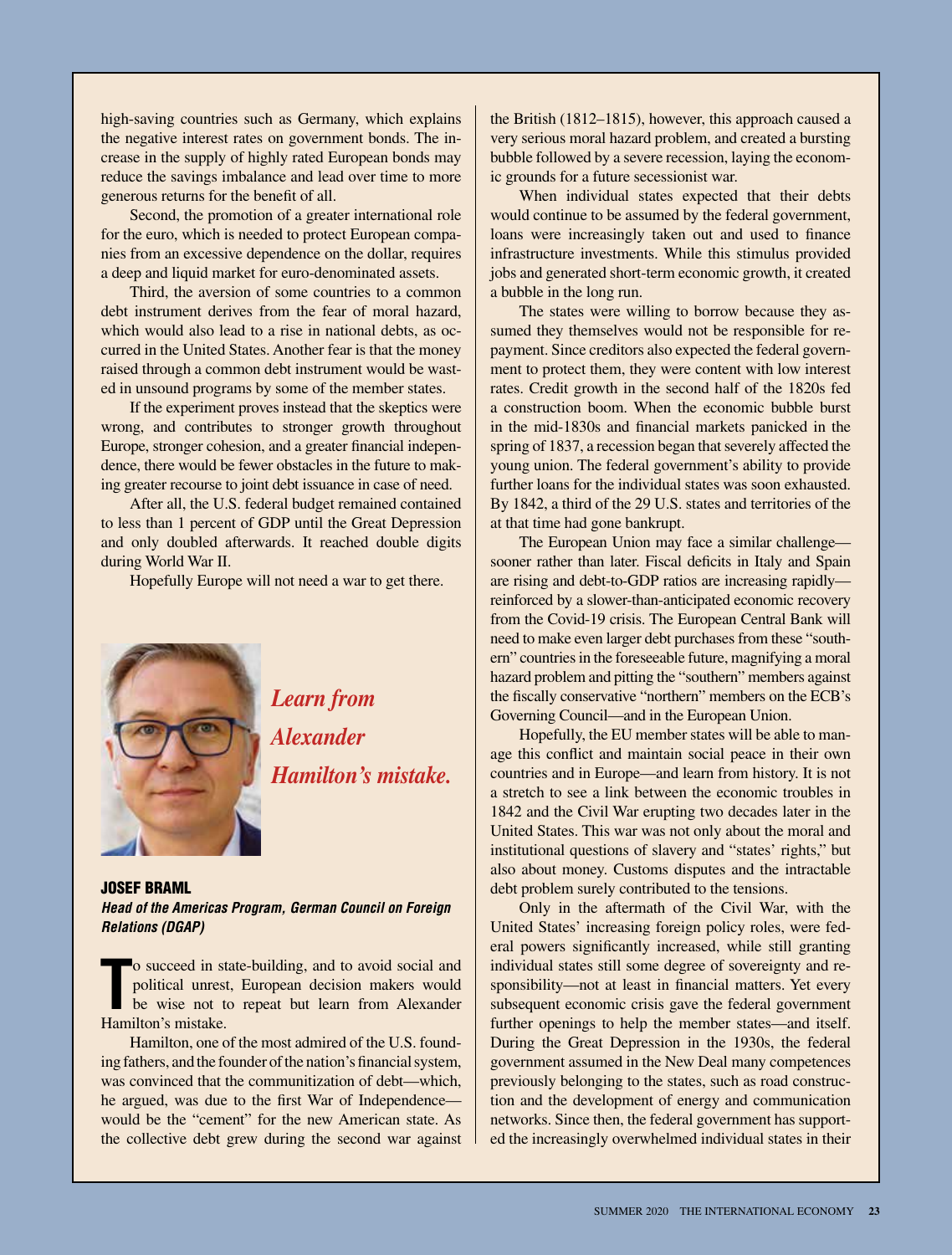tasks with lavish "grants-in-aid" that come with federal strings attached. This way, the dualism ("dual federalism") created by the founding fathers was replaced by a "cooperative federalism."

Europeans have their own historic mistakes to learn from, and unfolding future crises to meet with cooperative federalism. While the creation of the European economic union is the result of lessons learned from two catastrophic European and World Wars, it needs to be finalized with elements of a fiscal and political union in order to manage the tensions and opportunities the Covid-19 world economic crisis will create for Europe.



*References to Hamilton make me uneasy.*

#### LUDGER SCHUKNECHT

*Deputy Secretary-General, Organisation for Economic Cooperation and Development, and former G20 Deputy and Chief Economist, Federal Ministry of Finance, Germany*

The agreement on the European recovery package, covering  $\epsilon$ 360 billion in loans and  $\epsilon$ 390 billion in grants (plus a much-enlarged EU budget), is certainly an important step in the development of the European he agreement on the European recovery package, covering €360 billion in loans and €390 billion in grants (plus a much-enlarged EU budget), is certain-Union. And the reference to Alexander Hamilton has certainly raised expectations.

What are the hopes? The European Union will be able to issue debt of a much more significant amount than before. As this represents almost half the bund market for German benchmark instruments—this has the potential of creating much more highly liquid and highly rated debt in Europe.

Moreover, given the prospect of a very dire budgetary situation in many member countries, this will allow for financing investment and other spending that might not otherwise happen. The need for a "reform and investment agenda," which will be discussed in European fora, reinforces economic and financial policy surveillance in the European Union. So there should be more reforms and a higher quality of spending.

But for all this to become an important step towards a strong and stable monetary union, perhaps even the

"United States of Europe," a few things must fall into place. The additional spending must be productive and must come together with structural reforms. The lack of investment in Europe is rarely a question of insufficient money but more a lack of confidence, slow bureaucracy, and a lack of capacity and processes, which all reinforce the "not in my backyard problem." And often it is better, not more, spending that is needed, given our large government sectors in Europe.

As always, debt is a double-edged sword. Put to the right use, it can help in forging Europe together. But if the underlying problems are not solved, or worse, if this debt creates the expectation of easy bailouts outside European Stability Mechanism conditionality, and if a new support package is needed again soon, citizens and taxpayers in many countries will ask why they should show solidarity. In that case, the agreement in Brussels will ultimately be divisive—a Pyrrhic victory that will have just "kicked the can down the road."

The key question is this: Will there be enough of the right reforms so that growth picks up and the financial situation in all European countries becomes sustainable? If yes, Europe will come out of the crisis stronger. Call that the result of a "Hamiltonian moment" or not, it would be great.

The Hamiltonian moment in the United States was Janus-faced in that it helped solve the financial problems of states after the wars of independence but also precipitated the profligacy and state bankruptcies of later years and, some say, perhaps even the U.S. Civil War. References to Hamilton, therefore, make me uneasy. We in Europe have it in our hands to limit the parallels to the "good" ones.



*European patriots should aspire to unification no less than Americans wish it for them.*

#### BENJAMIN M. FRIEDMAN

*William Joseph Maier Professor of Political Economy, Harvard University, and author,* **Religion and the Rise of Capitalism** *(forthcoming)*

ith the launch of a coordinated union-wide spending program, financed by the first-ever issuance of union-obligated bonds, has the European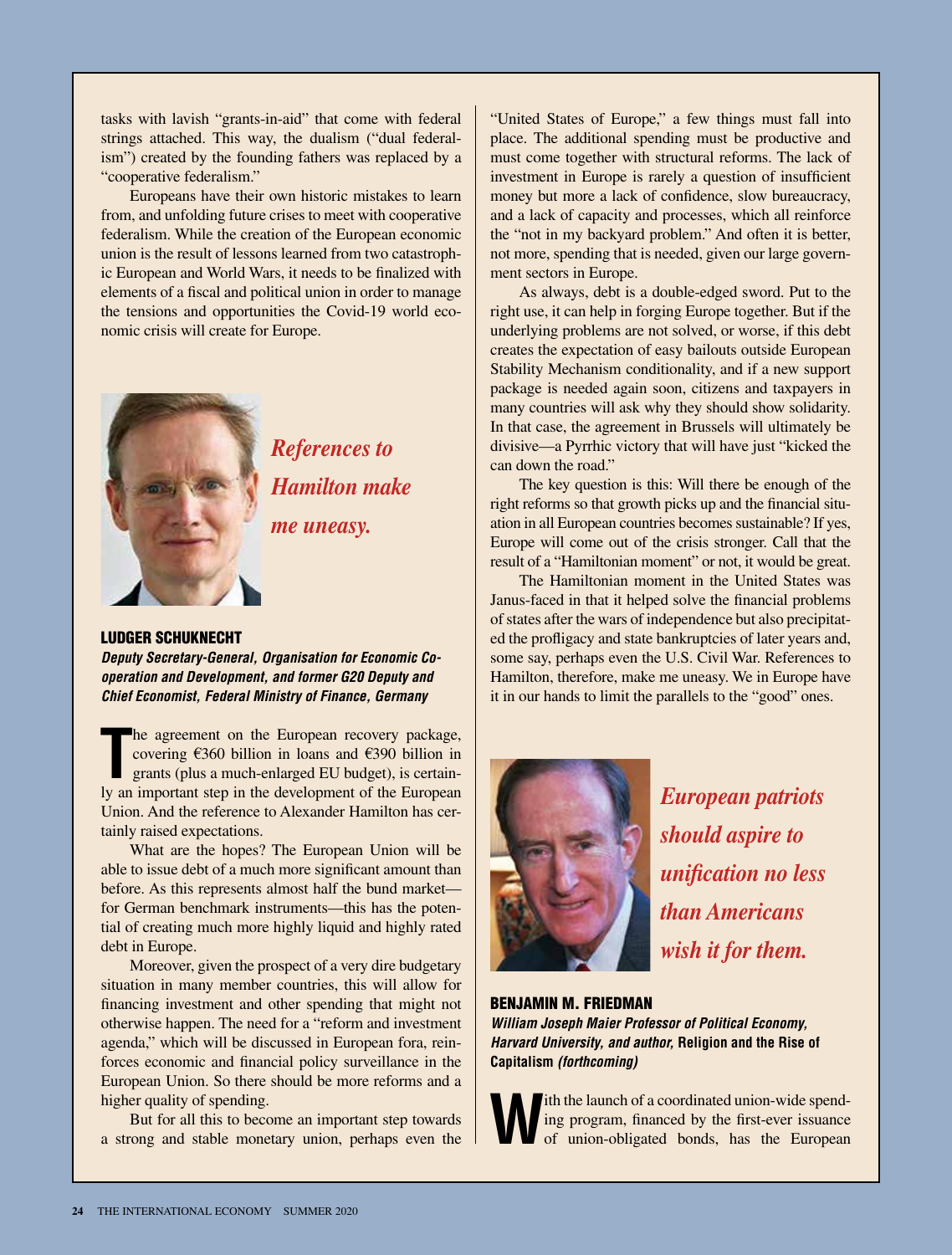Union finally taken the decisive step toward becoming a genuinely unified fiscal entity? Americans should certainly hope so. European unification has been a centerpiece of American foreign policy thinking since the days of Stimson and Kennan and Acheson. The motivation then was unity to safeguard the continent against the threat of Stalinist aggression. Today it is to avoid the potential conflict due to resurgent nationalisms, a threat exacerbated by the European Union's inclusion in recent years of several increasingly authoritarian states, each led by its own mini-Trump. But the objective remains sound, and European patriots should aspire to unification no less than Americans wish it for them.

While the primary rationale for European unification is political, the cutting edge of progress on this front has always been economic. The Coal and Steel Community of the early post-war years gave way to the Common Market, then the Economic and Monetary Union, and in turn the European Union itself. A central bank followed soon after, giving most European countries a common currency and monetary policy, and most recently a banking union with a single supervisory system and mechanism for resolution in case of failure (although not yet with serious money behind it). But so far—until now—no real unity in fiscal matters.

Many of us have long thought that this final step would come only in response to some crisis. I expected the 2008–2009 financial crisis, with the threat of widespread collapse in the banking system, to be the trigger; I was wrong. Now the severe economic decline due to the coronavirus pandemic has finally spurred at least one significant step in this direction.

It is worth recalling that America's fiscal integration was not a one-step process either. True, the Constitution of 1787 gave the new federal government the power both to tax (in limited ways) and to spend, and the government's assumption of responsibility for the individual states' war debts—proposed by Alexander Hamilton and adopted by Congress early in George Washington's first term as president—established the principle and the fact of a federal debt. But outside wartime, the federal government's spending was highly limited, and federal revenues came almost exclusively from tariffs and excise taxes, or from the sale of western lands.

The government's modern taxing power dates only to the Sixteenth Amendment, ratified just before World War I. Peacetime government spending on a large scale came only with the Great Depression of the 1930s. The real enlargement of government spending came with World War II.

Within its short lifetime, the European Union has not experienced trauma anything like these formative episodes in American experience—for which we should all remain thankful. Passage of the Funding Act of 1790 was

only the beginning of a very long process. Let's hope the European Union's new initiative is indeed a comparable step. But we should not expect it to mean what our own "Hamiltonian moment" didn't.



*A monetary union cannot be a stand-alone system, without budgetary support. Now the crisis has forced systemic change.*

MICHAEL EMERSON *Associate Senior Research Fellow, Centre for European Policy Studies*

aybe the time for the Hamiltonian moment was at the end of World War II, if Europe had then constituted an economic and monetary union, by analogue with the United States coming out of its civil war in 1790. Still the comparisons and contrasts are stimulating debating material.

The twenty-first-century European Union is now acting on the same macroeconomic scale as the twenty-first-century United States. The European Central Bank was the lone star rescue agent over the 2008 monetary crisis, with little fiscal action. This time it is a balanced package of monetary and budgetary action. Not quite a fiscal union, but a huge systemic step in that direction with massive debt-funded budgetary grant programs and commitments to raise new taxes to repay the debt.

The political prerequisites to get this were formidable, yet realized: some leader had to have the guts to propose breaking the taboos, which French President Emmanuel Macron did. The visceral blocker of further integration had to get out of the way, which British Prime Minister Boris Johnson did. The biggest financial power had to change its position over balanced budgets and fiscal transfers, which German Chancellor Angela Merkel did.

A one-time action, or a ratcheting up of permanent fiscal integration? The political declarations are that this is a strictly one-time action. Not many observers seem to believe this. A one-time response to this unique Covid-19 shock maybe, but there will be other shocks to come, and the case for a structural shock-absorbing capacity in principle was already there in theory, and now has a precedent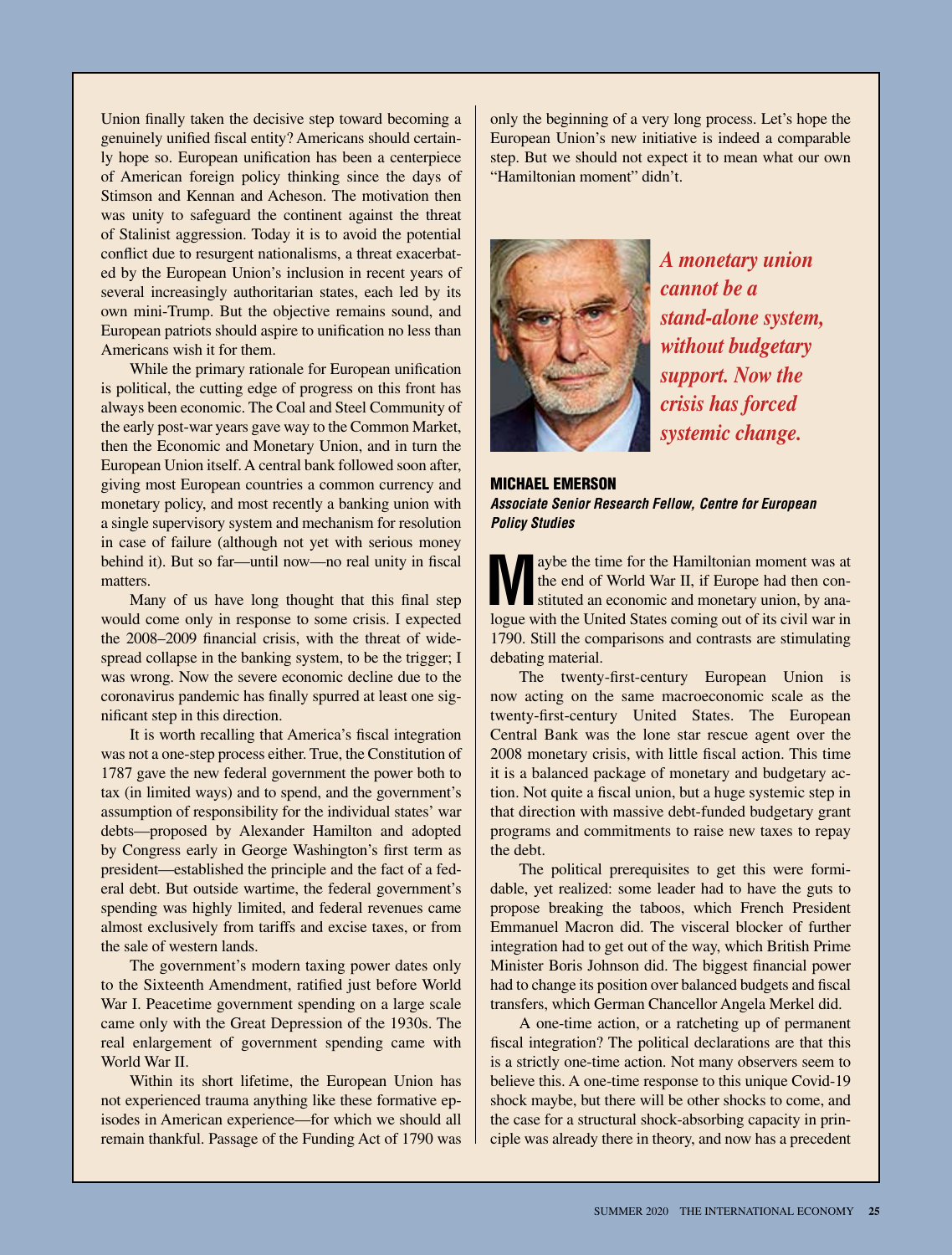in practice. The new taxes will be happy to become permanent. Everybody already knew, without saying it, that a monetary union cannot be a stand-alone system, without budgetary support. Now the crisis has forced systemic change.

Of vital importance for the future is whether this recovery program, to be executed largely in the next two years, is done efficiently, or beleaguered with howls about delays, white elephants, and corruption. The main proposal is that the Covid-19 recovery has also to be a future-oriented "Green Deal" recovery, with emphasis on energy-saving and climate-friendly action. This is all waiting now to happen, but the script is good.

One neglected aspect is the collateral benefit for the European Union of the United Kingdom's Brexit. If the United Kingdom were still in the European Union, it would have immensely strengthened the power of the "frugal four" (Netherlands, Sweden, Denmark, and Austria). The frugal four trimmed the proposal. With the United Kingdom it would have been blocked, and never happened.

On the other hand, for the United Kingdom it will be the reverse. Adding the Covid-19 disruption to that of Brexit is going to mean a longer and deeper recession in the United Kingdom than for the European Union, which will in turn—tragically—add fuel to the pressure for a new referendum in Scotland, with increasing support to secede from the United Kingdom and apply to join the European Union.



Moreover, amid pandemic, it's easy to forget that inflation has been the dominant monetary phenomenon of the past century. Right-wing and left-wing European populists would welcome large-scale debt financing, and this could ultimately call for higher taxation to curtail rising inflation or shockingly high interest rates. But the European Union's tax powers are deliberately confined to insignificance—and for the moment that's exactly what member states want. Another argument against a true "Hamiltonian moment."



*It is not clear whether Europe will eventually adopt greater ongoing fiscal capacity at the level of the Union.*



*Chairman of the Board of Trustees, National Committee on American Foreign Policy, and former Undersecretary for International Affairs, U.S. Treasury*

**The European collective debt deal has some of the main features as Alexander Hamilton's U.S. debt assumption legislation of 1790. Both were one-time initiatives to issue collective debt and thereby relieve the** he European collective debt deal has some of the main features as Alexander Hamilton's U.S. debt assumption legislation of 1790. Both were one-time immediate financial distress of some of the states of the two unions. Both collective debt policies were undertaken in the face of strong opposition from less-indebted states. And neither obligated the unions to take collective responsibility for future debts.

It is important for Europeans to understand what more needed to happen for Hamilton's initiative to become the modern U.S. fiscal structure and what this structure is still not to this day.

It is not a collective debt structure. Hamilton's assumption may have led European investors to believe that there would be a federal backstop of state debt in the future. The Europeans lent liberally to American states to build canals and railroads in the early nineteenth century. But there was not a backstop, and eight states defaulted in the 1840s. Confederate state debts were repudiated by



*I'm a skeptic.*

GARY CLYDE HUFBAUER *Nonresident Senior Fellow, Peterson Institute for International Economics*

**C** ount me a skeptic—at least for another decade. Germany is not about to give the European Commission unconstrained authority to issue debt. Mini "Hamiltonian moments" will no doubt recur as Europe lurches from crisis to crisis. But if the U.S. Treasury had to secure acquiescence from the largest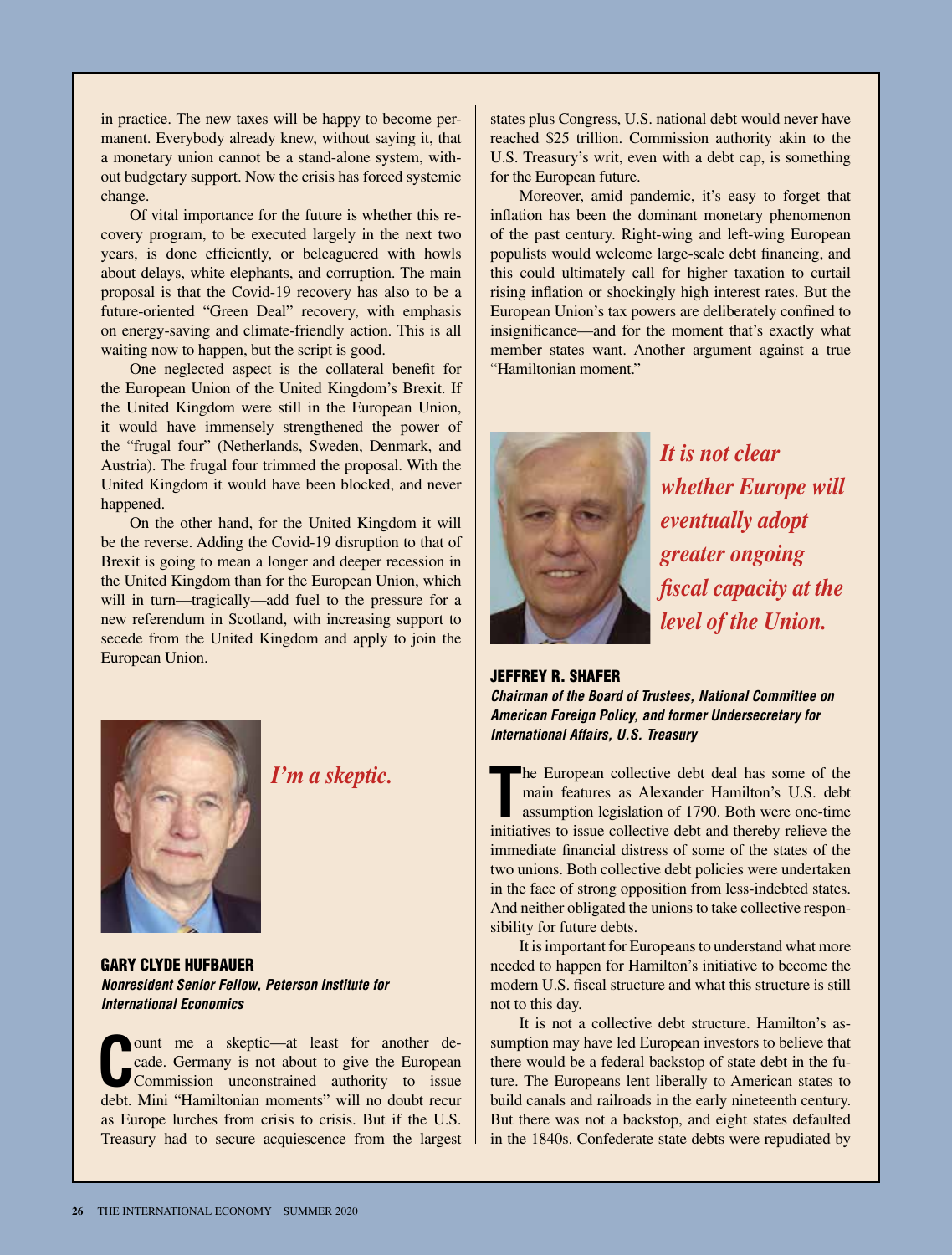the Fourteenth Amendment to the Constitution in 1868. Arkansas defaulted in the 1930s.

Looking at the debt and pension obligations of several states, it could happen again. There is still no assured backstop. The risk of state default tempers the moral hazard of lenders who would otherwise lend freely to states, leaving the federal government to pick up the pieces.

The United States nevertheless has a strong centralized fiscal capacity. This was not possible until the Sixteenth Amendment of the Constitution was enacted in 1913, which granted the federal government the power to levy direct taxes. Until then, the federal tax authority extended only to tariffs and other indirect taxes although the revenue of the government was augmented by land sales. These were coming to an end by the close of the nineteenth century. The new income tax power of the federal government was not fully developed until the depression of the 1930s and World War II pushed up federal spending and tax needs. Europe has not moved significantly in this direction.

It is not clear to me from the U.S. side of the Atlantic whether Europe will eventually adopt greater ongoing fiscal capacity at the level of the Union. It would make sense. But national governments should not have their debts collectively guaranteed. A collective responsibility to service debt must be tied to collective oversight of spending. The euro would survive a national default as it survived Greek defaults in 2011–2018 despite some collective support. The dollar has survived many sovereign state defaults.



*Perhaps a different Hamiltonian moment is in order.*

# MARK SOBEL

*U.S. Chair, Official Monetary and Financial Institutions Forum, and former Deputy Assistant Secretary for International Monetary and Financial Policy, U.S. Treasury*

**T** he Dinner Table Bargain of 1790, brokered by Thomas Jefferson between Alexander Hamilton and Virginia's James "Frugal" Madison—a supporter of

decentralization and an opponent of Hamilton's vision of centralized power—provided that the federal government would assume state debts and the nation's capital would be placed in the Virginian's backyard.

Europe's leaders deserve tremendous praise for their trailblazing Next Generation EU €750 billion recovery fund accord. But Europe hasn't assumed national debts. Nor has it agreed to halfway proposals to that end—"Blue Bonds" or "ESBies." It's not a Hamiltonian moment.

More relevant perhaps, is the question of whether the recovery fund represents a major step toward fiscal union. Does it cross the Rubicon? Certainly not for the foreseeable and distant future.

Like the Virginians, the German public—and those of the Frugals—fret about subsidizing wasteful profligacy elsewhere. The Frugals bitterly fought the Merkron proposal, perhaps fearing precisely that it could be the camel's nose under the fiscal union tent.

German public opinion naturally constrains Angela Merkel. But when severe air pockets hit European economies, as they did in the global financial crisis and have again with Covid-19, and the precipice of a euro catastrophe appears, Merkel is no Wile E. Coyote. She doesn't plunge over the cliff. She knows many European nations need help and that Germany has too much invested in the euro to countenance failure. Delaying action until the last moment amid squabbles, though, undermines the integrationist momentum that could come with the actions. Additionally, when "normal" times return, it's back to incremental muddling-through business as usual.

Could the issuance of  $\epsilon$ 750 billion in debt be the forerunner of a European safe asset, which ultimately competes with the dollar? Perhaps. But even if the fund will provide major support for European economies, it's still a temporary facility and the amount is small relative to euro-area GDP and the universe of European sovereign bonds. King Dollar will not lose sleep.

Could this be the harbinger of EU taxing authority? It's hard to see that now. A plastic waste tax was agreed, but green and digital taxes were not. It appears member budget contributions will finance repayments. Perhaps a different Hamiltonian moment is in order for Brussels—a "Whiskey Moment"—commemorating when Washington and Hamilton, according to lore, rode their mounts to western Pennsylvania and smote rebellious whiskey producers refusing to pay their sin taxes.

After the global financial crisis, populism, inequality, and nationalism surged worldwide, including Europe. The recovery from Covid-19 will entail severe dislocations and massive policy challenges. The forces of societal angst may further intensify, exerting centrifugal pressures for Europe.

History will ultimately judge whether Next Generation EU proves to be more Madisonian or Hamiltonian.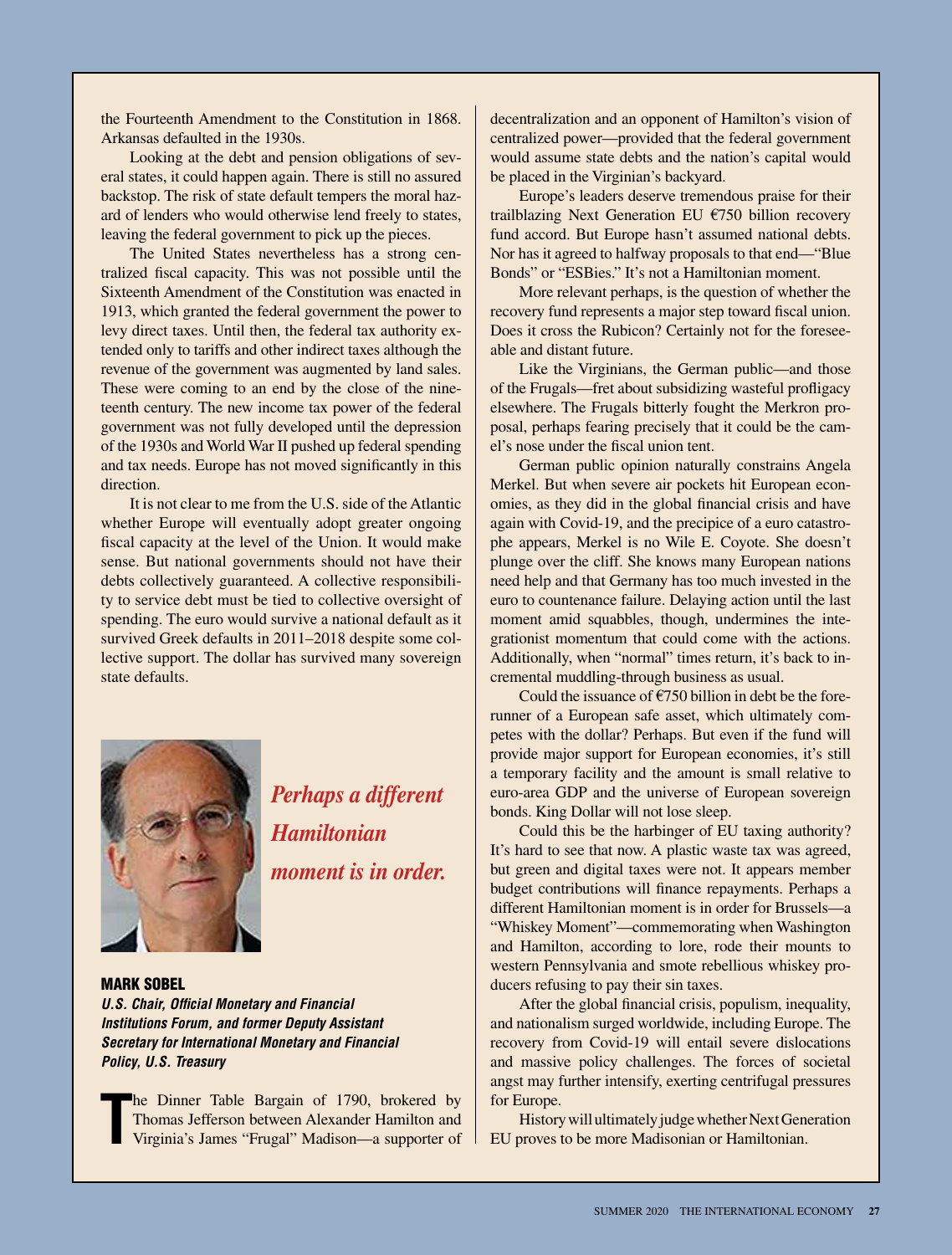And back to the dinner table, is there any debate about moving Europe's capital from Brussels to Den Haag, Vienna, Copenhagen, Stockholm, or Helsinki?



*A true integration of the European Union would be to first see Greece, Italy, and Spain, in that order, exit the union.*

CHRISTOPHER WHALEN *Chairman, Whalen Global Advisors*

The European Union has agreed to a coronavirus rel plan based on the issuance of common debt. Is this breakthrough that will strengthen the Union or me ly a necessary concession by the Dutch and Germans? he European Union has agreed to a coronavirus relief plan based on the issuance of common debt. Is this a breakthrough that will strengthen the Union or mere-

The reference to a "Hamiltonian Moment" concerns when America's first Treasury secretary consolidated the war debt of the thirteen colonies with the issuance of common debt. But the more important event, Federico Pastor reminded us in the *Financial Times* this past June, was the creation of the federal government as an entity independent of the various American states.

Only by creating an agency that could act on behalf of all of the United States did America truly move towards Union. The immutable fact of Union was forged in the fires of the Civil War, which forever closed the door on states voluntarily exiting the federal republic.

So is Europe moving in the same direction? No, by definition, it is not. First, the need to come together to address Covid-19 does not necessarily translate into a broader acceptance of the end of national autonomy that is required for true union.

For example, since everybody follows the "shock doctrine" of using crises to advance the cause of greater EU integration, there are attempts to push things further because of the Covid-19 pandemic. Proposals such as taking away budgetary rights from Germany's parliament, for example, have so far generated significant resistance. Will such efforts help or hinder EU integration?

"Were the European Union's actions strictly a Covid-19–related initiative likely never to be repeated short of another pandemic?" asks one prominent political observer in Berlin. "Further, what would be the implications if any for Europe's sovereign debt market and the

euro were the EU pandemic rescue effort to become the permanent policy model?"

The European Union is clearly trying to centralize more fiscal resources in the new Covid-19 "recovery fund," but the net transfers to Italy or Spain are minuscule. The northern members of the European Union remain reluctant to come to the aid of the dissolute south, which they view as a fiscal and economic disaster. Italy is clearly in need of a debt restructuring, a fact that is likely to make Germans and other northern nations disinclined to go down the road to true fiscal union.

So does Covid-19 provide either the opportunity or the impetus for a true fiscal and economic union in Europe? Not a chance. If anything, this crisis makes more striking the economic gap between north and south without providing a mechanism for change. So long as the Italians or Greeks insist on living as they have in the past, the Germans, Dutch, and other northern European nations are unlikely to come to their rescue on an unlimited and open-ended basis.

Failing a Franco-German occupation of Italy, Greece, and Spain, there is no way to bridge the economic and political gap that exists between North and South. Indeed, the most likely course to a true integration of the European Union would be to first see Greece, Italy, and Spain, in that order, exit the union and, like Britain, become close trading partners of the core EU nations. That is the obvious solution that stares Europe in the face today.



*It is probably more Roosevelt than Hamilton.*

#### LORENZO CODOGNO

*Visiting Professor in Practice, London School of Economics and Political Science, and Founder and Chief Economist, Lorenzo Codogno Macro Advisors Ltd.*

**I** t was not a "Hamiltonian moment." It is probably more Roosevelt than Hamilton. The Next Generation EU package represents a significant boost to public investment and potentially a milestone in EU economic integration. It is a sign of internal cohesion and real solidarity that goes far beyond the actual money involved.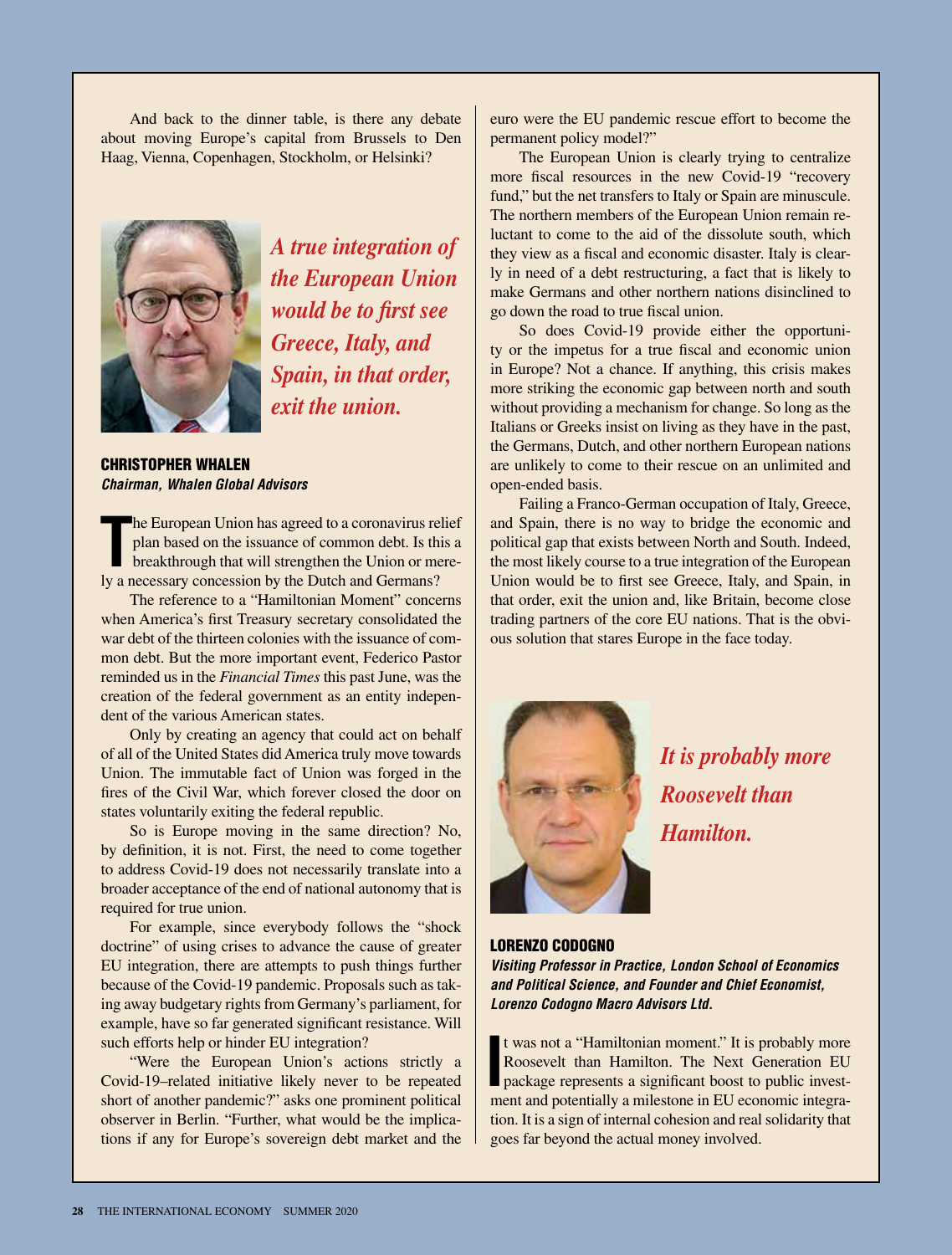The European Union recognized that there are "public goods" that are better managed centrally, with proper "own resources" in the EU budget. The Commission will borrow to spend on behalf of the European Union. Funds will be repaid starting from 2027 and until 2058, by the introduction of EU plastic levies, carbon adjustment measures, emission trading schemes, and digital taxes.

Countries will have to present their Recovery and Resilience Plans based on the European Semester recommendations, and these will have to be approved by the European Commission, which will allocate the funds. If a country were not perceived to fulfill the "agreed milestones and targets set out in the recovery and resilience plans," there will be a possibility to raise the issue at the level of the European Council.

The funds will support public investment and provide incentives for structural reforms, giving laggard countries a chance to catch up in economic terms. Italy will get the largest allocation of resources, on the assumption it can put forward credible projects. As a percentage of national GDP/GNI, countries currently benefiting the most from cohesion funds will get by far the most generous Recovery Plan allocations.

The Recovery Plan is *de facto* a sort oversized "cohesion fund" and an *ex post* insurance program for countries hit by Covid-19. It is a mechanism that the European Union will likely use in the future for similar external shocks if the experience is successful. Seventy percent of the grants will be committed in 2021−2022 according to criteria linked to the level of economic development of a country. In 2023, the allocation of the remaining 30 percent will be based on each country's recorded contraction in 2020–2021 GDP. This allocation addresses both the "resilience" aspect of the package (that is, more money to those countries with the lowest GNI per capita) and the "recovery" aspect (that is, resources to those economies that will suffer the most due to the pandemic shock).

It is not a genuine macroeconomic stabilization mechanism as it lacks automaticity and immediacy. It is part of an overall policy response to address the shock and go beyond it, in conjunction with the intervention of the European Central Bank (and other EU central banks) and the temporary lifting of the Stability and Growth Pact rules. Moreover, there will be a proper EU benchmark yield curve. Once the benchmark is set and it works, it may then become a more permanent feature of the European bond market, with the potential to become a real EU "safe asset" over time.

Overall, it is not the first step toward fiscal union, as there is no *ex ante* risk-sharing or mutualization. It is a different and novel approach, a blueprint opening a different route for economic integration. It also marks a shift from sticks (strict fiscal rules and reform demands) to carrots (incentives with money attached).

There is a residual risk of non-approval by the European and national parliaments. However, they will hardly risk taking such an enormous responsibility as would come from voting down the plan. Once approved, a much more severe challenge will come from its implementation. If the package fails to translate into credible measures to enhance potential growth by helping the green and digital transformation of the EU economy, it will end up being a waste of resources, threatening the sustainability of countries' public debt, and eventually derailing further European integration.



*The greatest danger lies in the disappointment of EU citizens.*

#### ANDREAS DOMBRET

*Global Senior Advisor, Oliver Wyman, former Member of the Board, Deutsche Bundesbank, and former Member of the Supervisory Board, European Central Bank*

The Covid crisis has prompted Europeans to take unprecedented initiatives to protect their economies.<br>The European Central Bank acted swiftly by establishing its "Pandemic Emergency Purchase Program" he Covid crisis has prompted Europeans to take unprecedented initiatives to protect their economies. The European Central Bank acted swiftly by eswith an envelope of €750 billion to backstop debt markets. Fiscal policy had to act, too: The EU Council agreed to a €750 billion package of loans and grants. Enthusiastic labels have been attached to this decision calling it an "Hamiltonian moment." Can the measures justify such high praise?

The EU package is a one-off extraordinary initiative aimed at kickstarting economies and at providing funds to compensate for the economic contraction caused by Covid-19. But the hardest-hit European economies also need to address deeply structural issues unrelated to Covid in order to close the gap with the more competitive EU economies. And the European Union still lacks the governance mechanisms of a "true" fiscal union and therefore still falls short of what a "Hamiltonian moment" is all about.

The "noble right" of any parliament in democracies is to decide on budget policy and, residually, on debt. The Council package does not have such a mechanism.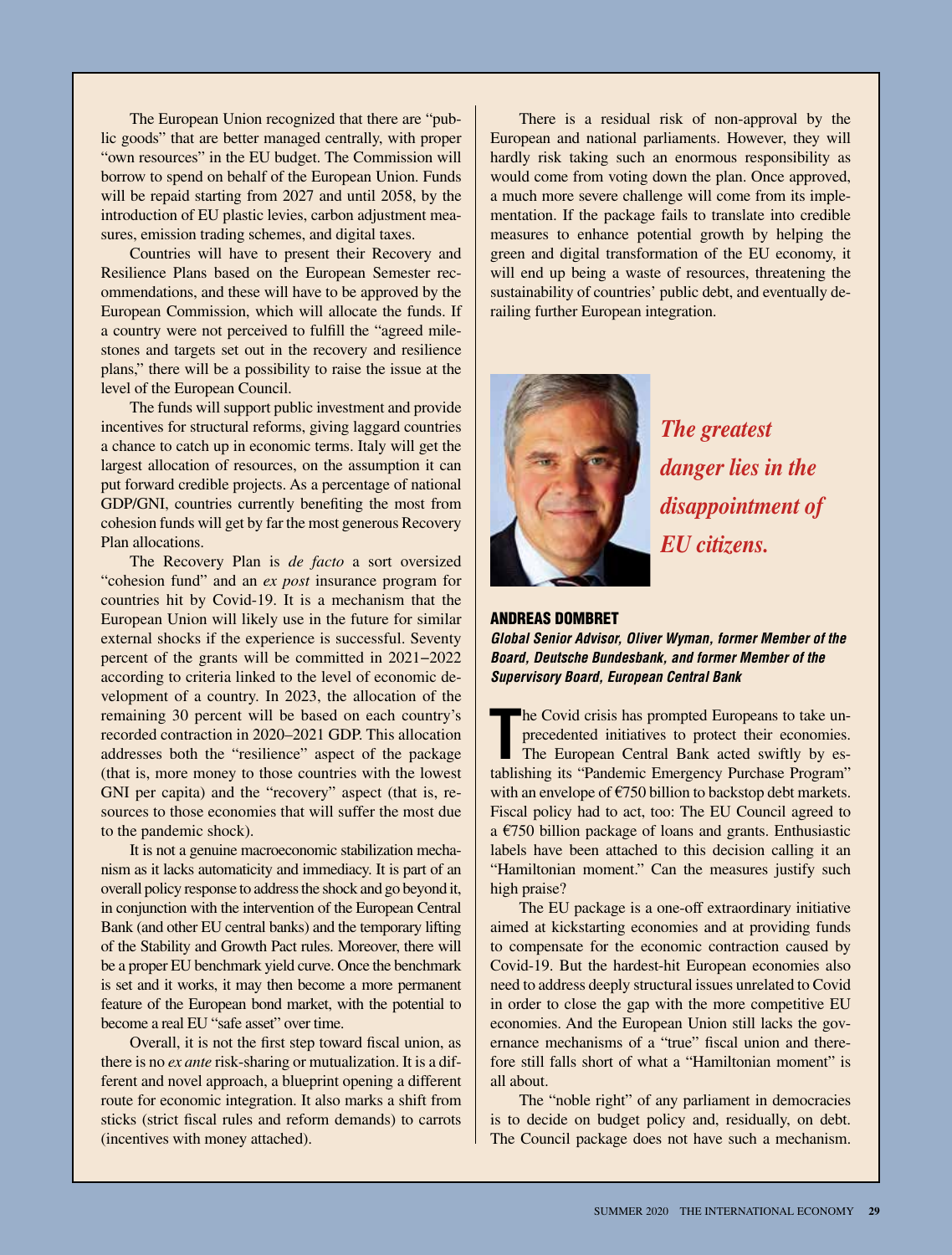Taxpayers of country A fund the expenses of country B without having a say on their use and vice versa, which was key to reaching Council consensus. The compromise of providing veto powers—given the lack of "real" fiscal governance—may lead to new rifts between members while EU member states continue to be unwilling to cede sovereignty on tax and spending measures to the European Union in the foreseeable future.

The effect of the welcomed Council package will therefore be an important reality check for future ambitions of the European Union. Should it become evident that the committed €750bn is not well spent and does not support tangible convergence of European economies, further steps toward a fiscal union will be even be more difficult to justify. The concerns of the "frugals" therefore need be taken seriously, keeping in mind that similar disagreements prompted the United Kingdom to leave the Union.

The concerns prominently voiced by the "frugals" are widely shared among EU citizens. Integration must be seen as a sustainable path, not as a crisis bandaid without any alternative. Being transparent on consequences, drawbacks, and risks is important for any future buy-in, as an "integration through the back door" could eventually undermine the entire European project. The greatest danger lies in the disappointment of EU citizens.

Conditionality and governance therefore are key. The European Union must ensure that the economic stimulus is spent wisely and supports sustainable recovery and convergence. Strategic targets such as digitalization as well as managing climate and environmental risks may, however, not divert attention from the need to increase productivity in all European countries as well as from efforts to fully utilize and train the workforce in an increasingly complex world.



*A design fault in the architecture of the European monetary union makes recurrent crises more likely.*

HANNES ANDROSCH *Former Finance Minister and Vice-Chancellor of Austria*

**I** n Europe, nothing happens in a moment. Fundamental changes occur minimally and slowly, at best. Thus, great significance is being attached to the fact that the

European Commission is authorized—for the first time to borrow on international capital markets with the full fiscal backing of the European Union. This is novel, and in the views of many experts reaching back to Milton Friedman, long overdue.

As a gesture of solidarity with the countries most affected by Covid-19, it is to be warmly welcomed. It may even be the thin end of the wedge which will lead to further, similar responses in the future. But for now, it is strictly a once-off program and light years removed from the fiscal and transfer union required to support the European monetary union and its currency, the euro.

For one, it is structured as just another program. It fits into what passes for an EU budget but which, in reality, is a rigid framework for (some) collective national expenditures, without scope or need for deficit financing.

Second, it is a tool of the twenty-seven member countries of the European Union, and not of the nineteen members of the eurozone. As such, its responsiveness to the requirements of the euro is likely to be limited. And, more important, it does not confer any degree of fiscal autonomy on an unelected European institution with responsibility for safeguarding the euro. This remains with the heads of government of the EU member countries, whose primary allegiance is to their national electorates. Worse, any such decision by this body would have to be taken unanimously, giving the heel-draggers the final say.

A monetary union requires an adjunct fiscal arm, with fiscal autonomy, to provide support for regions in recession when business cycles are not largely synchronized. Second, a fiscal authority is also important on a unionwide basis when "liquidity trap" conditions prevail. And, in the absence of European treasury-type securities, the development of the euro as a global rival to the dollar is inhibited.

But arguably the main reason why such an institution is essential to the stability of a monetary union is to effect transfers when internal real exchange rates, and thus the competitiveness of regions, are disrupted. Without such transfers, economically weak regions which run payments deficits will become progressively more depressed. In the United States, such transfers are implemented between the economically powerful northeastern states and the poorer southern states. In the European Union, the prosperous states, including Germany, Netherlands, Sweden, and Austria, which benefit most from the union, not least from undervalued real exchange rates, are unwilling to countenance any targeted transfers to the southern (Mediterranean) states which are languishing, *inter alia,* from over-valued real exchange rates.

The United States and European Union provide a telling contrast. In the United States, total government expenditure amounted to 34 percent of GDP (2018), with 55 percent accounted for by the federal government and 45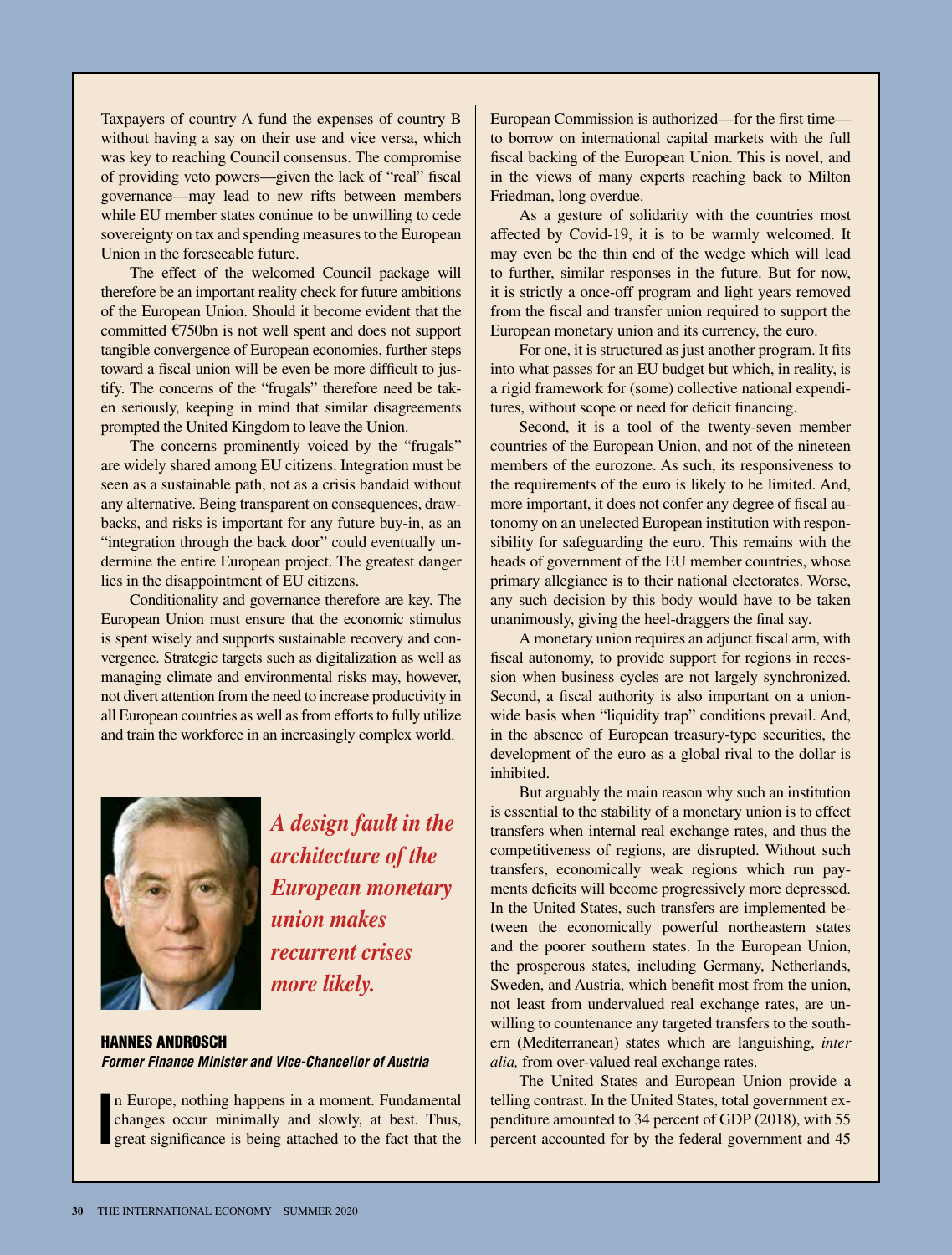percent by state and local governments. In the European Union, almost all public expenditure is undertaken by country governments, 45.8 percent of GDP on average (2019), with EU Commission expenditure accounting for about 1 percent of GNI. In the United States, unlike the European Union, almost all discretionary spending is undertaken by the federal government. The EU budget does provide for transfers but they are not designed to remedy situations of cyclical or competitive disparities.

A federal fiscal authority alone does not guarantee the avoidance of monetary crises. But this design fault in the architecture of the European monetary union makes recurrent crises more likely. Until this has been rectified, the new securities will remain a curiosity rather than lead to the emergence of new financial markets.



*The crisis has forced Germany to abandon its near-obsession with domestic fiscal caution.*

#### JIM O'NEILL

*Former Commercial Secretary to the Treasury, United Kingdom, and former Chairman, Asset Management, Goldman Sachs International*

**A** is the famous phrase goes, time will tell. And as another one goes, never let a crisis go to waste. What is certainly clearer five months into this pandemic is that Europe is responding to the challenge better than s the famous phrase goes, time will tell. And as another one goes, never let a crisis go to waste. What is certainly clearer five months into this pandemic the United States. As the northern summer creeps on, this is something financial markets are taking note of, as the dollar loses some of its excessive strength, with the euro playing its own role along with other currencies.

Since the financial crisis of 2008, with the absence of a shared fiscal debt instrument, the weakness of the euro project has been only too stark. In the earliest days of this crisis, with Italy at its epicenter, it was quite clear that unless euro policymakers acted in a different way, we could be headed for a new version of the recent Greek crisis, but on a much grander scale. In this regard, I have often believed that there would come a point where core European policymakers, especially in Germany, would be forced to declare a stronger hand on whether they want to commit to support to Italy or not. I suspect this point has now come.

As a founding member of the European Union, Italy has always been at the center of contradictions about the EU project, and when it became a founding joiner of the euro, these contradictions become more stark. Many have often found it difficult to understand why Italy was in the euro.

Due to my own earliest experiences of understanding the broader nature of the euro project, however, especially its historical context and its geographic and social nature, it was clear to me that Italy was highly likely to join the euro, and would become a source of frequent turbulence.

One of my more fun memories of my most active days in financial markets was at the top-floor restaurant in a beautiful hotel in Rome where we hosted around twenty top U.S. fund managers in early 1998. They had all just arrived from Frankfurt on day four of a European tour to consider the prospect of the euro coming into existence at the start of 1999. A mere two of them thought, after arriving from presentations at the Bundesbank, that Italy would be in. I offered to bet them all that they would be wrong. None of them took me up on it, unfortunately!

Italy has had a poor track record for decades on economic policy, with each of the two crucial ingredients poor demographics and poor productivity—responsible.

If this weren't bad enough, for the first twenty years of the euro's existence, Italy has been constrained by the euro macro policy framework, the "just below 2 percent" inflation target mandated for and by the ECB and the 3 percent deficit limit. Both of these, interpreted in Germany as though it has to show the best leadership on both, constrain many other members to almost persistent nominal GDP constraints, if not outright deflation.

Not surprisingly, this has tested even the most committed euro fans in Rome and Milan and elsewhere. With the horrific shock of Covid-19, something had to change. It has, and I applaud German Chancellor Angela Merkel for not letting this crisis go to waste, and embracing more fully that Italy—and everyone else—are collective members of the euro, and not just some bolt-on that German exporters can constantly benefit from.

So I don't know if this is a Hamiltonian moment, but it might be. Equally important, the crisis has also forced Germany to abandon its near-obsession with domestic fiscal caution. This together with the new EU fund raises the genuine hope that not only could the euro framework have a more credible path in coming years, but the European Union might not be as dependent on external growth in the decade ahead. Germany and the rest of the continent could generate some internal growth which will be sorely needed given the challenges elsewhere in the world.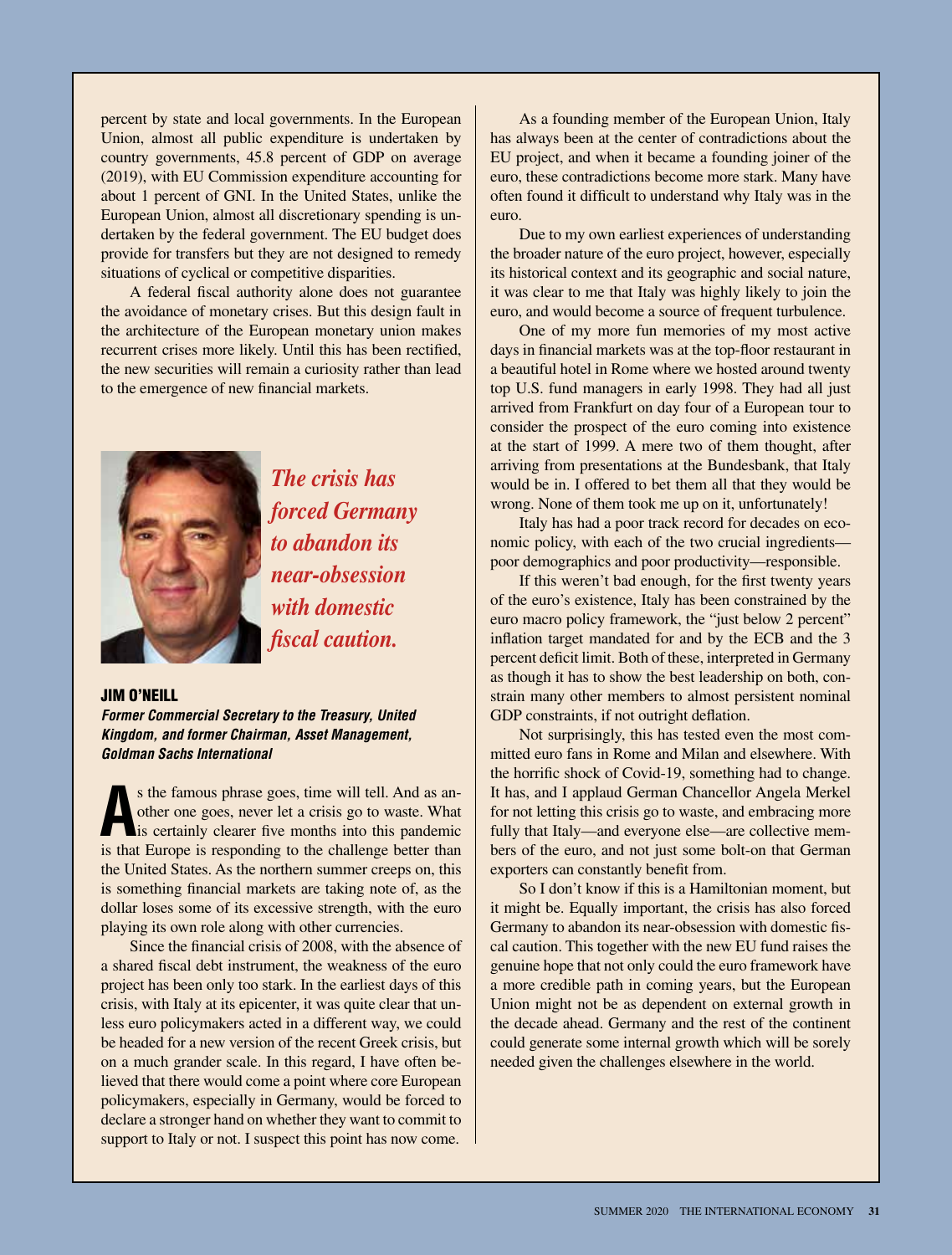

*The agreement will help to do for the evolution of the EU what Hamilton's ideas did for the United States.* 

# JAMES E. GLASSMAN

*Managing Director and Senior Economist, JPMorgan Chase & Co., and Head Economist, Chase Commercial Banking*

The European Union's summer fiscal agreement, whether it was a "Hamilton moment" or not, will be remembered in the future as yet another important step towards greater economic and political integration he European Union's summer fiscal agreement, whether it was a "Hamilton moment" or not, will be remembered in the future as yet another important that kept Europe's historic experiment on course. And it will defuse Covid-19 pandemic stresses that would widen the economic gaps among the twenty-seven members.

The significance of the summer agreement isn't its unique response to the Covid-19 crisis, although it was unique. It contained two components. One was the regular EU budget (referred to as the multi-annual financial framework, or MFF) worth about  $\epsilon$ 1.1 trillion spread out over seven years. Another component was an unprecedented one-time "Next Generation EU" fund of €750 billion to help countries recover from the Covid-19 shock. It consisted of €390 billion of grants with the rest debt-financed.

The significance of the agreement wasn't that it delivered what a fiscal union would (the European Union has yet to design such a system), although it effectively did that. And that complements national countercyclical programs like Germany's popular Kurzarbeit ("Short Work") Program that has been around since the Weimar Republic and guards businesses against short-term disruptions.

The significance of the agreement wasn't that it broke some taboos, although that it did. Europe's leaders agreed that the European Commission, acting on behalf of the member states, may incur debt at an unprecedented scale. The NGEU will be funded by debt issued over six years that can have maturities out to 2058. And the  $\epsilon$ 390 billion of grants breached a "red line" that had been assumed for intra-EU fiscal transfers.

The significance of the European Union's summer agreement wasn't in its size, although the size was impressive. The  $\epsilon$ 750 billion total NGEU amounts to about 5 percent of EU GDP (it will be spread out over several years) and complements national countercyclical programs. The funds fill the budgetary hole left by the United Kingdom's exit from the European Union.

The significance of the agreement wasn't that it followed up on the European Central Bank's pleas to balance its monetary activism, what would be expected of a country that has at its disposal monetary and fiscal tools. But it did that.

The significance of the European Union's summer agreement wasn't that it will provide investors with a steady stream of safe assets like that of the U.S. fiscal authorities. But it will do that.

And the agreement didn't assume national debts like Hamilton's plan did in 1790. And the new common debt will not enjoy joint-and-several guarantees. And the question of how to repay it is left for later. But it opens the door, even if governments have long been unwilling to hand tax-raising powers to Brussels, because the money must be found to repay the new debt.

The European Union's summer agreement qualified as a "Hamilton Moment," because, like the many steps before it that have created the European Experiment, including Mario Draghi's unforgettable "do what it takes" declaration on July 28, 2012, amid growing speculation that the European Union would splinter, it demonstrated a commitment to the idea, born out of a tumultuous history seventy-five years ago, that the region's shared interests far exceed national ambitions. The commitment to the idea is more important than when and how the remaining pieces of the policy architecture—a fiscal union and a banking union—come together. So surely the agreement will help to do for the evolution of the European Union what Hamilton's ideas did for the United States.



*A Hamiltonian moment? No.*

MERRYN SOMERSET WEBB *Editor-in-Chief, MoneyWeek*

**I** f your dream is a United States of Europe, you may not much mind a crisis: it is usually one of these that prompts a new step towards EU integration. So it is with Could The strict look wards EU III gates f your dream is a United States of Europe, you may not much mind a crisis: it is usually one of these that Covid. The strict lockdowns most EU governments adopted as their main pandemic policy have created economic carnage across the continent.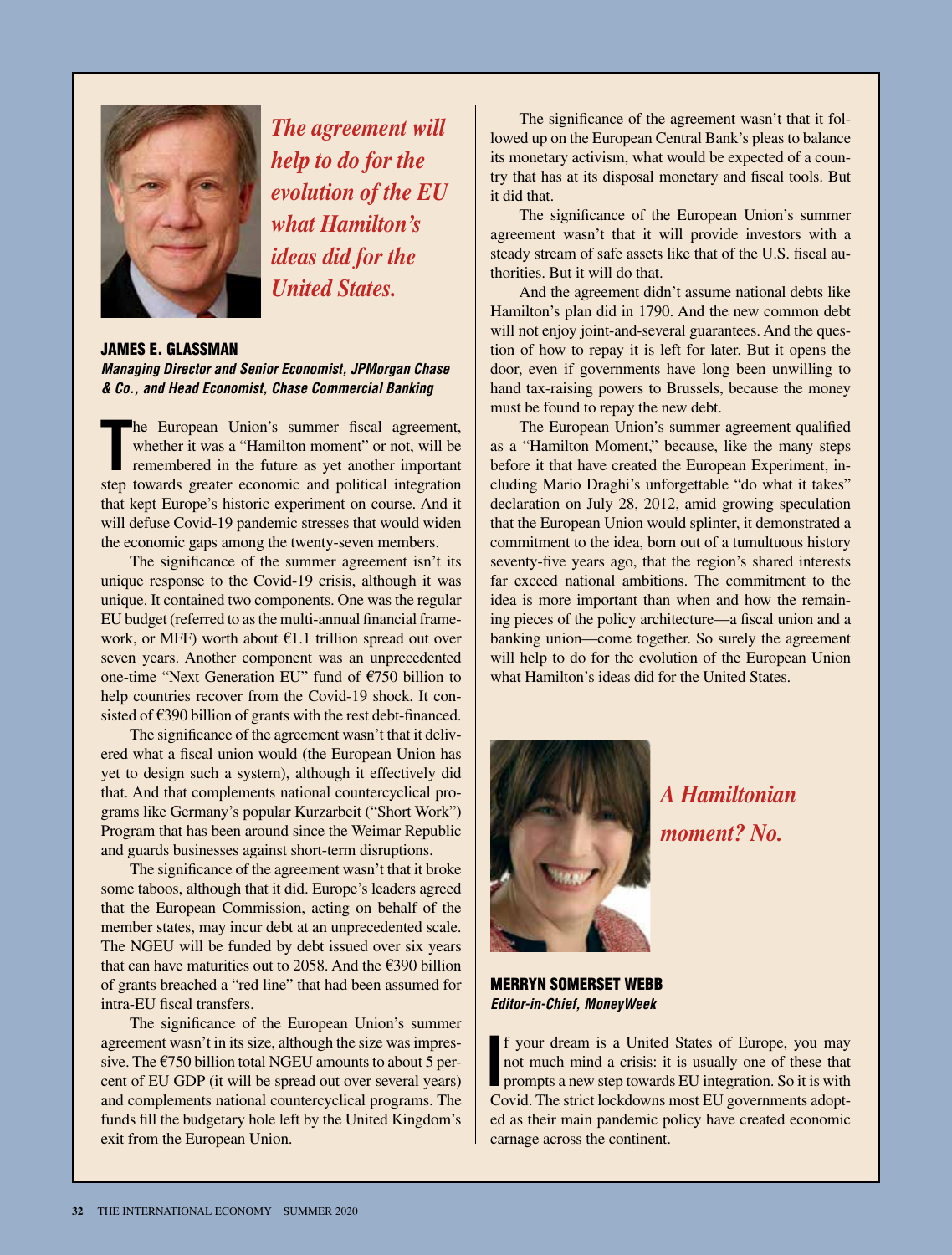The European Central Bank has done its bit—but also asked and asked for a dose of fiscal intervention as well. The Commission has delivered; its latest seven-year budget is to be bumped up with a  $\epsilon$ 750 billion Next Generation EU Fund to help the worst-affected countries.

This comes with three interesting bits. The first is that  $\epsilon$ 390 billion of the cash is to be distributed as grants, not loans—usually the European Union likes to pretend that it is not in the business of fiscally transferring between rich and poor EU members by dressing transfers up as loans.

The second is that the cash is to be directly borrowed by the Commission with the issue of new bonds with various maturities from three years up (extending to 2058) and guaranteed by its own revenues. Previously, Eurobonds have been jointly guaranteed by the EU countries.

The third relates to the second—if the Commission is to guarantee payback from its own revenues (known as "own resources" in EU speak), it's going to have to bump them up. Right now the Commission gets a smallish flow of cash from the EU countries in the form of customs revenues and a percentage of each country's VAT revenues. That's not enough—so the new deal comes with a new ability for the Commission to raise own resources via new taxes (on digital activities and carbon, for example).

This is all-important. It means the Commission will no longer be just a middle man between national tax revenues and EU spending. It can leverage its own budget with common debt. It also means that it can directly subsidize countries for the first time. Neither of these things could have happened (indeed been imagined outside the minds of fanatics) this time last year.

You can argue that this is a one-off, that the amount is not that big  $(6750$  billion is small beer in a money-printing world) and note there is an "emergency brake" in there (allowing countries to object to the way others spend grant money). But the history of EU emergency brakes is not a useful one.

We also know there is little so permanent as a temporary EU scheme that advances the federal cause: note the way in which the European Financial Stability Facility (created as a bailout vehicle in 2010) is still with us. Future crises are bound to be met with similar schemes. And the definition of a crisis will be fast watered down, particularly given the low rates at and ease with which the European Union will be able to borrow.

The NGEU fund does then represent a real moment for the European Union. But a Hamiltonian moment? No. This deal looks as if it brings EU countries closer together—as if it is the kind of muddle-through that makes the European Union's survival more likely than less. But there is a chance that its explicitness does the opposite. Several one-time red lines have already been crossed here—and the own resources one is yet to come.

Many EU populations already find their financial obligations to the EU irritating. But at least the cash they send it is non-direct. New taxes levied directly on their activities to pay for things they didn't vote for might make them wonder again about the democratic legitimacy of the European Union.

The European Council President referred to the magic of the European Project when this latest deal was announced. Like all magic, it might work best in the dark.



*The comparison to Alexander Hamilton ignores huge differences to the EU plan.* 

#### MICHAEL J. BOSKIN

*Hoover Institution Senior Fellow and Professor of Economics, Stanford University, and former Chair, President's Council of Economic Advisors*

Im not even remotely convinced that the European Union's coronavirus relief plan based on the issuance of common debt is a major move toward more perma-Union's coronavirus relief plan based on the issuance nent fiscal and political integration. The comparison to America's first Treasury Secretary, Alexander Hamilton, consolidating and assuming the Revolutionary War debt of the thirteen separate colonies misreads the circumstances at the time and ignores huge differences to the EU plan.

First, the common debt issuance is a tiny fraction of the member states' debt. Second, and perhaps most important, Hamilton famously argued that the federal government assuming the colonies' debt was the "price of liberty." Covid-19 is certainly a tragic disruption, but virtually nobody believes the fight to overcome it will be permanent and as costly as, for example, World War I or World War II. Avoiding another conflagration on the European continent was the main motivation of the founding generation of the European Union's predecessor.

Third, while the thirteen colonies thought of themselves as independent colonies, accurate history suggests a sizable fraction of their populations wanted reforms, but not independence from Great Britain. Unlike most EU member states, America's states had no long history as independent nations, with often brutally antagonistic histories and religious and language differences, not to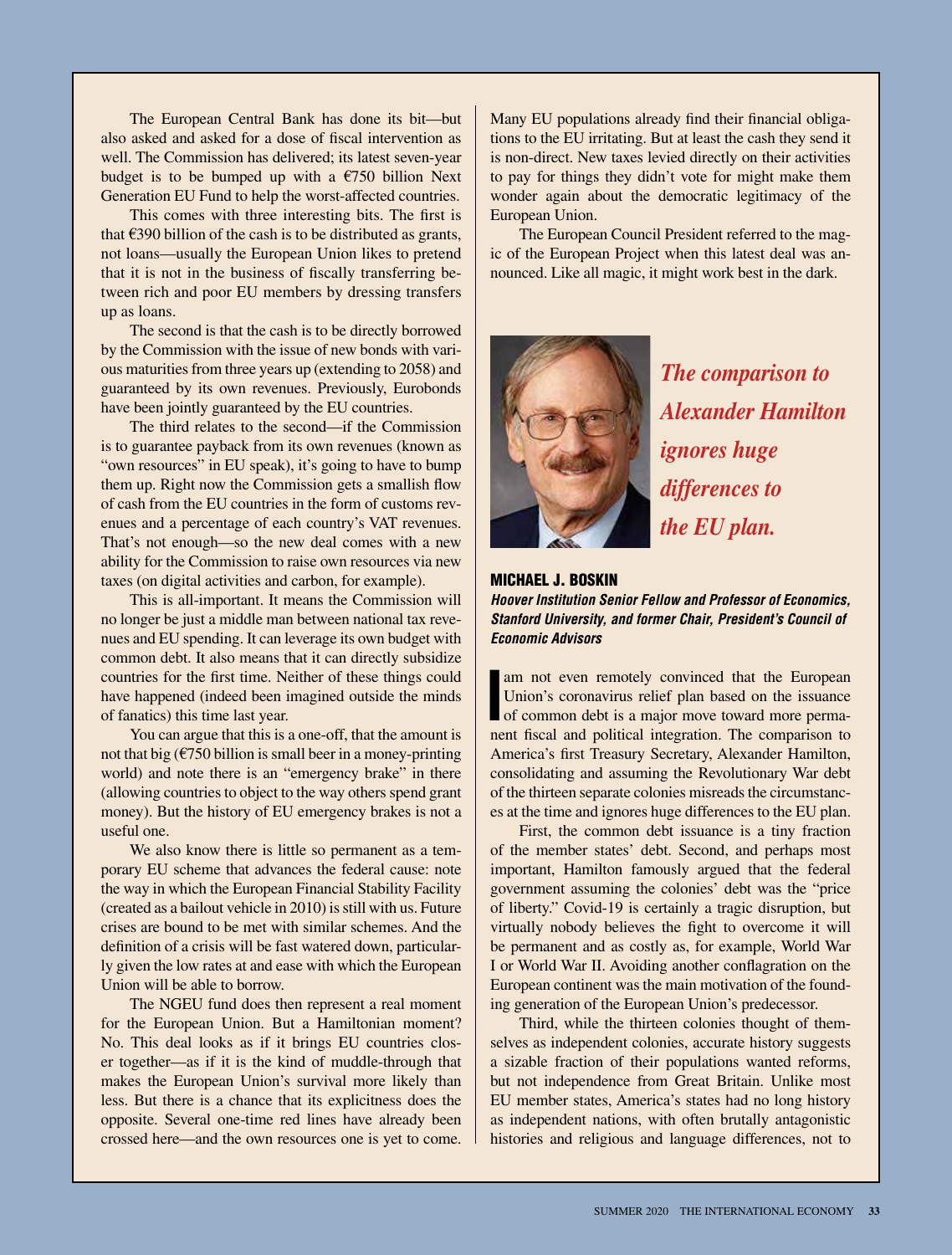mention conflicting territorial ambitions. So while substantial obstacles had to be overcome in forming a common political union—Washington and Jefferson had to travel the country to build up support for ratification of the Constitution—these were trivial compared to those to forming a real robust political union for the European Union. Indeed, the European Union's requirement of consensus, legally meaning unanimity, creates huge hurdles for moving much further in the direction in fiscal and political union other than in a temporary emergency situation.

A glance at the European Union's complex jerry-rigged organization structure, with those in and out of the euro, the Schengen area, two associated trade zones, and the like reveal how difficult it is for complete agreement. Add in the history of violation of Maastricht Treaty deficit and debt requirements and the difficulty of enforcing them.

Finally, the European Union adds a third supranational layer on top of the fiscal and other responsibilities and resources division between central and subnational governments already under substantial strain in several EU sovereign nations. Witness the Catalonia independence movement and similar threats from Venice and the Veneto, and before Brexit, Scottish devolution. Similar strains exist in the United States. So it is a huge stretch to envision citizens surrendering even more authority to the supranational European Union.



*A shift from antiquated shortterm individualism to forward-thinking generationalism is occurring.* 

# ROBERT DUGGER

*Co-Director, University of Chicago Human Capital and Economic Opportunity Global Working Group, former partner, Tudor Investment Corporation, and co-founder, ReadyNation*

The European Union's Covid recovery fund is a Hamiltonian moment, but not for the reason many people think. Yes, the fund's creation has similarities to Alexander Hamilton's 1790 proposal for handling U.S. he European Union's Covid recovery fund is a Hamiltonian moment, but not for the reason many people think. Yes, the fund's creation has similarities Revolutionary War debts. However, there is a more fundamental reason than simply developing a deep liquid government debt market. A shift from antiquated short-term

individualism to forward-thinking generationalism is occurring. The shift is revolutionary.

For Hamilton, the main social, political, and economic challenges of America in the 1700s required escaping the dead grip of aristocratic and church rule. The answer was a philosophy of individual and business liberty and a war to obtain it. Challenges of comparable scale today include climate change, government debt, and elite political control. These challenges affect generations. To address them, the work of the current century is to establish that individuals and businesses have unalienable obligations to communities, society broadly, and future generations.

Hamilton was aware of the tension between individualism and its short-termism and the needs of society and future generations. His life was an expression of Enlightenment Revolution aspirations. He supported the goals of the U.S. Constitution's Preamble including the last and most important, "to secure the Blessings of Liberty to ourselves and our Posterity."

However, in the explosive expansion of industrial capitalism in the 1800s, the United States drifted away from the Preamble's generational concerns. Captains of industry supported securing liberty for themselves but opposed having to consider the interests of "Posterity." They steadily persuaded politicians and judges that the Preamble is substantively meaningless. By the end of the century, as William Treanor, Dean of the Georgetown University Law Center, concludes, "the Supreme Court came to view the Preamble as simply introductory fluff." The generational reference, "our Posterity," became meaningless.

The European Union's fundamental laws acknowledge generational interests explicitly. The French constitution, for example, says "… the needs of the present generation should not jeopardize the ability of future generations … to meet their own needs." The German constitution says the state must be "Mindful also of its responsibility towards future generations…". While the context of these provisions is environmental, the principle would apply to policy areas that impact future generations in other ways, including government debt burdens, income inequality, and elite political control. The emerging EU constitution recognizes generational interests comprehensively. It says the European Union exists to "secure a free, peaceful and sustainable future for generations to come."

Viewed through this lens, generation-spanning challenges are not limited to climate change or government debt. They also include many aspects of transportation, internet infrastructure, and EU security, and some aspects of nutrition, education, and family support.

Covid-19's impact on longer-term EU economic conditions, and potentially its political stability, makes the disease a generational challenge. The Covid fund is a step in the direction of generationally responsible